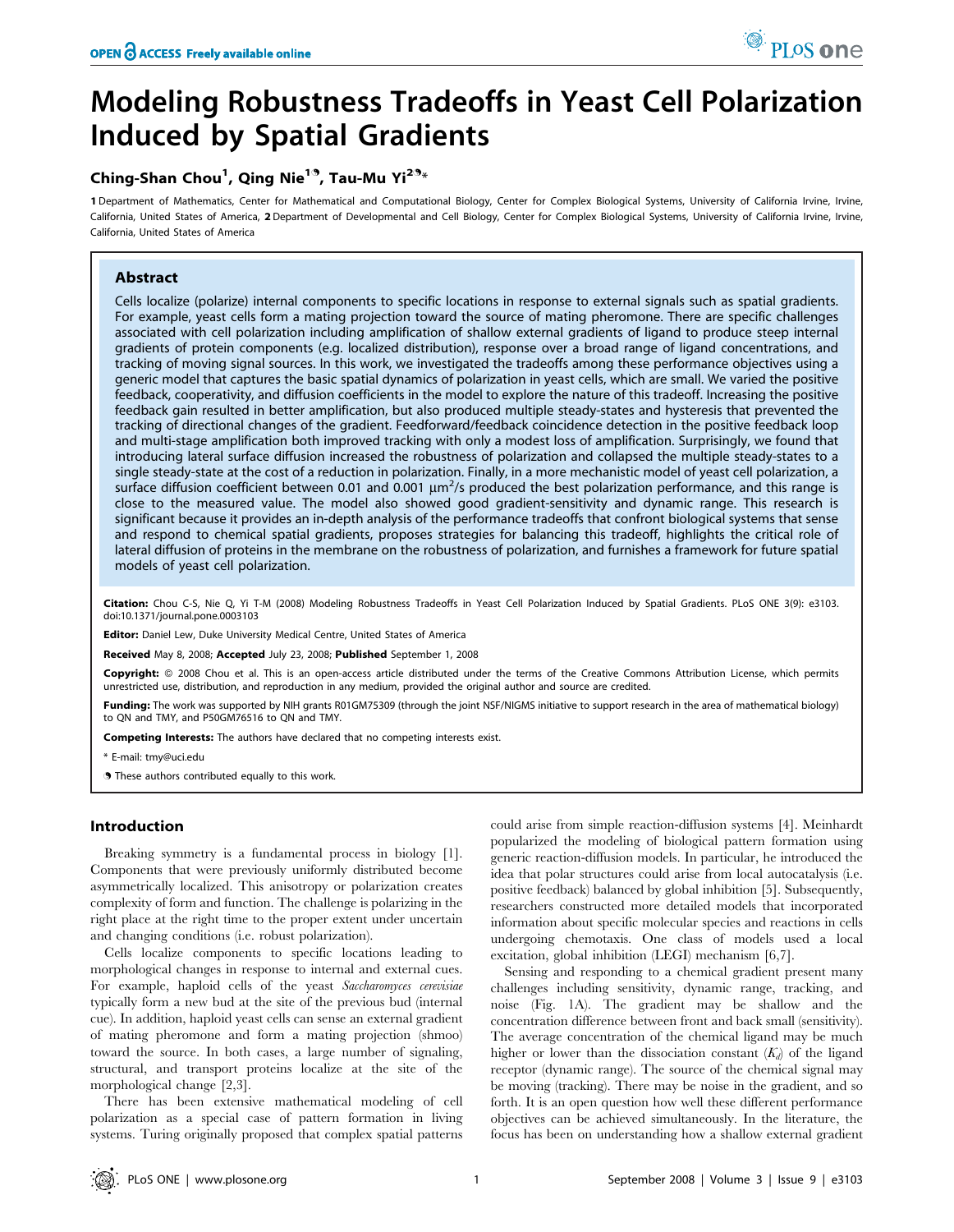

Figure 1. Schematic descriptions of performance objectives and model of polarization. (A) Performance objectives of sensing and responding to a gradient. The graphs depict the concentration of chemical ligand along the axial length of the cell. Below each graph is a picture of a cell in a chemical gradient (background shading) with the polarized component in red. The chemical gradient may be shallow (sensitivity), the average concentration may be low or high (dynamic range), and the direction of the gradient may be changing (tracking). In each case, the external gradient must be amplified to create a polarized distribution of some internal component.  $(B)$  In the model, the polarized species a (red) becomes localized to the front of the cell through cooperative interactions (q is the Hill cooperativity parameter) in response to the input and through positive feedback (+). There is global negative feedback (integral control) mediated by the species b (blue). (C) In feedforward/feedback coincidence detection, the positive feedback amplification of  $a$  depends on a feedforward component originating from the input  $u$  (green) and a feedback component originating from a (red). doi:10.1371/journal.pone.0003103.g001

can be amplified to create a steep internal gradient of cellular components. High amplification can result in an all-or-none localization of the internal component to a narrow region. However, the tracking of a moving signal source has also been acknowledged to be important. Devreotes and colleagues [8] made the distinction between directional sensing (low amplification, good tracking) and polarization (high amplification, poor tracking). Meinhardt first highlighted the potential tradeoff between amplification and tracking [9].

This field possesses an extensive literature, and Dawes et al. [10] reviewed a number of previous models of eukaryotic gradientsensing and cell polarization. Included were the models of Meinhardt [9], Narang [11], Levchenko-Iglesias [12], Postma-Van Haastert [13], Maly et al. [14], Haugh and colleagues [15], Gamba et al. [16], and Skupsky et al. [17]. Many of the models contained some type of positive feedback structure, as well as nonlinearities capable of generating ultrasensitivity to the input. The models ranged from generic models (e.g. [9,11,13] ) to more mechanistic models (e.g. [10,14,17]).

Dawes et al. categorized the models according to gradientsensing, amplification, polarization, tracking of directional change, persistence when the stimulus is removed (i.e. multi-stability), etc. Among the 23 papers containing models mentioned in the article, only four [9,10,17,18] simultaneously considered the issues of amplification, tracking, and multi-stability. Of these 4, the paper by Skupsky et al. [17] was most related to the work described here. Those authors defined 4 modes of gradient-sensing that depended on the strength of the positive feedback and the extent of translocation of signaling molecules from the cytoplasm to the membrane. These modes varied in the degree of amplification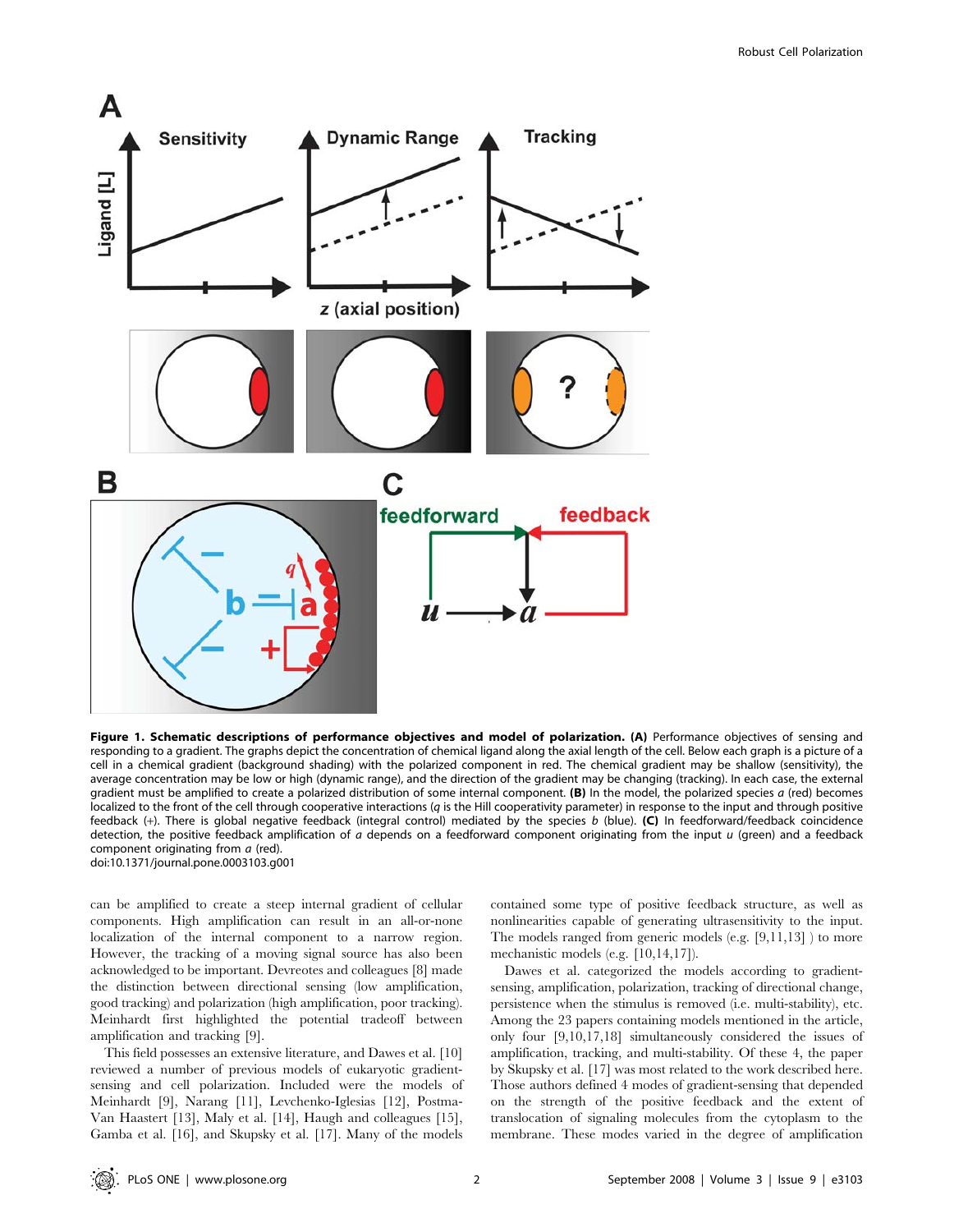(polarization), presence of multiple steady-states, response to a rotating gradient, etc. However, a detailed characterization of the modes was hampered by the complexity of the mechanistic model. We have presented a more mathematical treatment using generic models motivated by yeast (small) cell gradient-sensing and polarization. These simple models motivated more complex mechanistic models later in our paper.

Here we investigated in a systematic fashion the tradeoff between amplification and tracking during gradient-sensing. We demonstrated the nature of these tradeoffs using a simple model and welldefined measures of performance. In particular, we focused on the roles of cooperativity and positive feedback on amplification and their effects on tracking. Although the tradeoff could not be eliminated, it could be fine-tuned through modifications to the model to ensure balanced performance in specific regimes of external conditions. In addition, we demonstrated that moderate lateral surface diffusion in the membrane increased the robustness of polarization. Finally, we used these findings to update our previous model of yeast spatial sensing of mating pheromone, and simulate polarization for a range of surface diffusion coefficients.

## Results

## Generic Model and Measures of Polarization and Amplification

Previously we constructed a model of yeast cell polarization that explicitly represented spatial dynamics [19]. In that model we explored the tradeoff between amplification of a shallow external gradient into a steeper internal gradient of intracellular components and tracking a gradient whose direction is changing. Both objectives were hard to achieve simultaneously. The complexity of the model, however, prevented a thorough analysis of the tradeoff. Here, we constructed a simpler, generic model that captured the essence of the larger model.

$$
\frac{\partial a}{\partial t} = D_s \nabla_s^2 a + \frac{k_0}{1 + (\beta u)^{-q}} + \frac{k_1}{1 + (\gamma a)^{-h}} - k_2 a - k_3 b a - k_5 \hat{a}
$$
 (1.1)

$$
\frac{db}{dt} = k_4 \hat{a}b
$$
  
\n
$$
\hat{a} = \bar{a} - a_{ss}
$$
  
\n
$$
\bar{a} = \frac{\int_s a \, ds}{\int_s ds}
$$
  
\n
$$
u = L_{mid} + L_{slope}(z - z_0)
$$
\n(1.2)

The default value for most of the parameters was 1:  $k_0 = k_1 = k_2 = k_3 = k_4 = k_5 = 1$  s<sup>-1</sup>;  $\beta = \gamma = 1$ ;  $a_{ss} = 1$ . This default case assumes that all of the dynamics in the system are on the same time-scale. In the investigations below, we typically varied the values of  $k_0$ ,  $k_1$ , q, h and  $D_s$ . We also explored varying the other parameters (data not shown) but found that they did not impact the steady-state behavior as significantly. The input  $u$  and the variables a and b were chosen to be unitless.

In this model (Model 1), the variable a represents the concentration of the species undergoing polarization and whose spatial dynamics are of interest (Fig. 1B). The second variable b represents the concentration of a negative regulator involved in a negative feedback loop that regulates a and behaves like a global inhibitor; it is uniformly distributed throughout the cell. The input  $u$  is a linear chemical gradient. The species represented by  $a$  is

assumed to be bound to the membrane and the term  $D_s \nabla_s^2 a$ describes its lateral surface diffusion in the membrane with diffusion coefficient  $D_s$ . The second term  $(k_0/1+(\beta u)^{-q})$  in Eq. (1.1) represents the cooperative production of a which depends on the input  $u$ ; the form of the term is a Hill expression possessing a Hill cooperativity parameter  $q$  and a Hill half-maximal constant  $1/\beta$ . The third term is a positive feedback term in which  $a$  stimulates its own production. This autocatalytic reaction is also a cooperative reaction possessing a Hill cooperativity parameter  $h$  and a Hill half-maximal constant  $1/\gamma$ .

Degradation is described by a first-order decay term  $(k_2a)$ . Regulation is achieved through two negative feedback terms representing proportional feedback  $(k_5\hat{a})$  and integral feedback  $(k_3ba)$  [20]. The variable b is involved in the integral feedback control loop with the second differential equation ensuring that the average steady-state levels of  $a(\vec{a})$  will tend to the fixed value  $a_{ss}$ . The variable  $\hat{a}$ represents the difference between  $\bar{a}$  and  $a_{ss}$ . Because the integral feedback term  $k_3ba$  cannot be negative, the steady-state concentration of  $a$  will drop below  $a_{ss}$  for low input values. Note that we have assumed that there is fast mixing of the negative regulator represented by b in the cell interior; this assumption is likely to be valid for smaller cells. In addition, we point out that the production of the negative regulator  $b$  is autocatalytic, which prevents  $b$  from becoming negative. Finally, modifying the form of Eq. (1.2) by adding a constant basal synthesis rate  $(k_6)$  for b breaks the integral control, but did not significantly alter the steady-state behavior of the model.

Geometrically, we modeled the cell as a sphere with radius 1 µm. We applied a linear spatial gradient described by the concentration of ligand at the center of the cell,  $L_{mid}$ , and the gradient slope  $L_{slope}$  (which was relative to  $L_{mid}$ ); z is the axial coordinate along the length of the cell in the direction of the gradient and  $z_0$  is the position of the center of the cell. The response of the cell was measured by the spatial dynamics of a, and in particular, the polarized distribution of a. We represented these dynamics in one-dimension (1D) along the axial length because a sphere is rotationally symmetric around its axis (axisymmetric).

Biologically, we interpret this model as a signal transduction cascade in which the cooperative assembly of multi-protein signaling complexes can give rise to the cooperative input term. Positive feedback is found in many of these signaling systems. For example, in the yeast mating response the combined actions of the proteins Bem1p, Cdc42p, and Cdc24p create a positive feedback loop [21]. Negative feedback loops are also ubiquitous in signaling pathways and can act upstream at the level of receptor down-regulation to the more downstream transcriptional activation of negative regulators. Thus, we view the model as a simplification of more sophisticated models of cell polarity and chemotaxis from other authors such as the LEGI models previously mentioned [6]. It is important to note that for simplicity we chose a generic model formalism that does not obey mass-action. For example, the synthesis terms show no dependence on the ''substrate'' of a, implying that the level of substrate is constant. However, the fundamental spatial dynamics of the generic model are reproduced in mass-action models such as the model of yeast pheromone-induced polarization described later.

We investigated several measures of polarization. First was the value of  $a$  at the front of the cell,  $a_f$ , where the concentration of ligand is highest. The second was an approximation of the relative slope of a:

$$
POL(a) \equiv \frac{a_f - \bar{a}}{\bar{a}R}.
$$

The average concentration of  $a$  is  $\bar{a}$ , and the radius of the cell is R. The third measure termed the polarization factor (PF) describes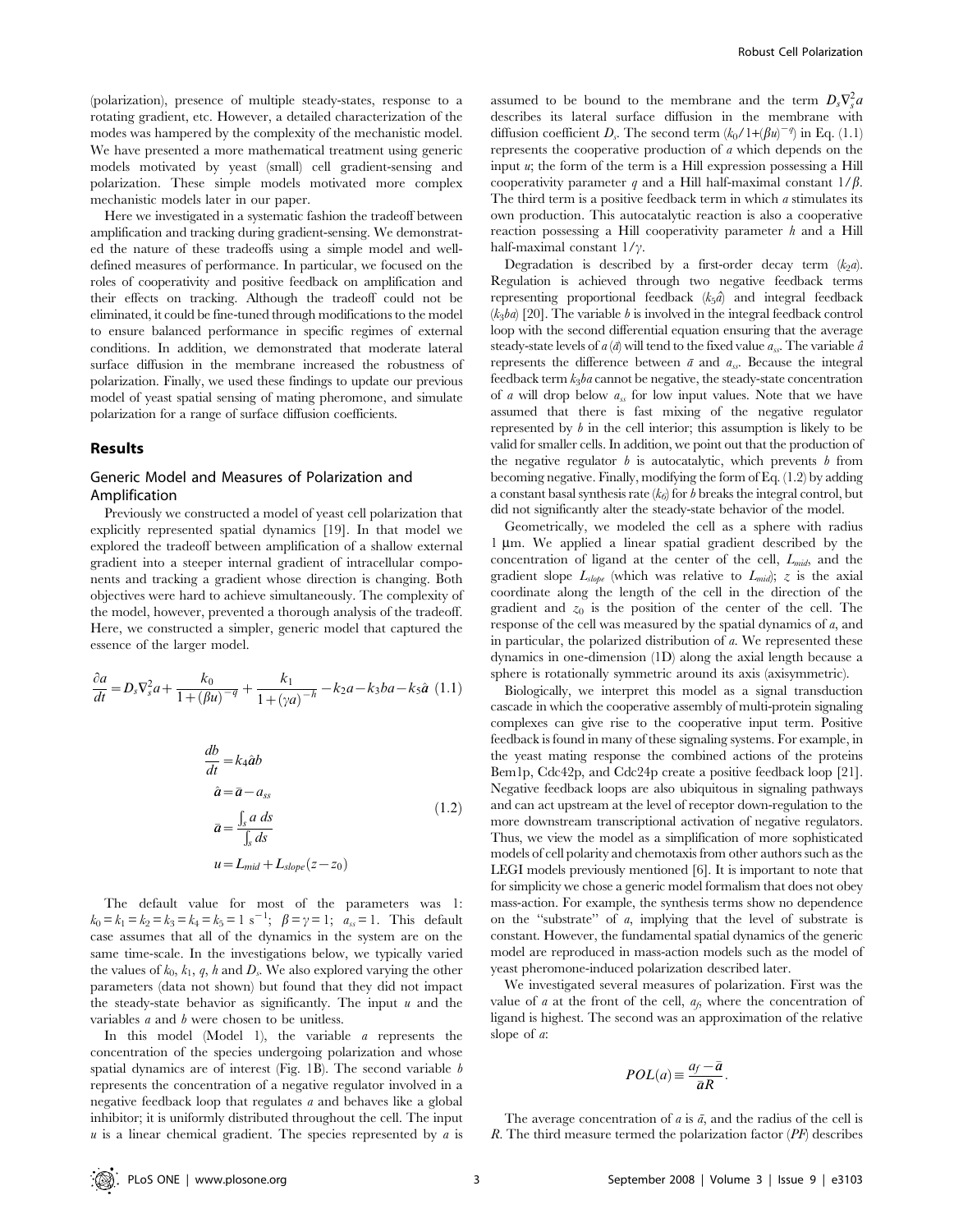the ''width'' of the global distribution of the polarized component:

$$
PF(a) \equiv 1 - 2\frac{S_p(a)}{SA}
$$
  

$$
S_p(a) = \min\left\{|C|, C \subset \Omega : \int_C a \, dS = \frac{1}{2}\int_{\Omega} a \, dS, \Omega \text{ is the surface of the sphere}\right\}
$$

 $S_n(a)$  is the surface area at the front of the cell that encompasses 50% of the polarized component  $a$  and  $SA$  is the total surface area of the cell. An unpolarized cell would have a PF of 0 and an infinitely polarized cell would have a PF of 1. We concluded that in most cases, all three measures conveyed the same information (data not shown), and we have typically plotted  $a_f$  for convenience and consistency.

Amplification refers to the conversion of the external gradient signal into the polarization of the internal component. We defined the amplification factor  $\langle AF \rangle$  as the ratio of polarization of a to the relative slope (i.e. polarization) of the external gradient of ligand L  $(POL(L))$ . A large AF indicates that the cell can amplify a shallow spatial gradient to produce significant internal polarization:

$$
AF(a, L) \equiv \frac{POL(a)}{POL(L)}.
$$

## Amplification is Produced by Cooperativity or Positive Feedback

For the first half of this work, we explored the spatial dynamics when  $D_s = 0$  (i.e. no surface diffusion). Initially we set  $k_1 = 0$  in Eq. (1.1) so that there would be no positive feedback. Amplification would arise from the cooperative production of  $a$  as a function of input  $(k_0/(1+(\beta u)^{-q})$ ). With the parameter  $\beta = 1$ , and the average ligand concentration  $L_{mid} = 1$ , we varied the slope of the gradient  $(L_{\text{slope}})$  for four different values of the Hill cooperativity parameter q. A maximum polarization of  $a_f \sim 2$   $(POL(a) \sim 1 \text{ }\mu\text{m}^{-1})$  was achieved. Increasing  $q$  resulted in better polarization at smaller slopes (i.e. shallower gradients), and thus better amplification (Fig. 2A). We were able to increase polarization beyond  $a_f = 2$  by fine-tuning  $\beta$  such that  $\beta L_f(L_f)$  is the ligand concentration at the front of the cell) was closer to 1. For  $\beta = 0.92$ ,  $a_f = 8$  (Fig. 2B).

For a given value of  $L_{mid}$ , it was possible to obtain good polarization for a shallow slope using a high value of  $q$  and finetuning the value of  $\beta$ . What happens when we vary  $L_{mid}$  for a fixed  $\beta$  and  $q$ ? Good polarization was observed only for a narrow range of concentrations. In Figure 2C, we varied  $L_{mid}$  (for a fixed  $L_{slope}$ relative to  $L_{mid}$  over a 2-fold range from 1 to 2 for different values of the cooperativity parameter  $q$ . There was a tradeoff: higher values of q produced better polarization, but a reduced range of responsiveness. More importantly, the overall range was quite limited (less than 2-fold), thus indicating a very narrow dynamic range of the polarization response with  $k_1 = 0$ .

We added positive feedback by setting  $k_1$ >0; a acts autocatalytically to stimulate its own production. Within the positive feedback term, there is a Hill cooperativity parameter  $h$ . Both  $k_1$ and h influenced the strength (gain) of the positive feedback. For  $k_1 = 1 \text{ s}^{-1}$ , polarization improved for higher values of h (Fig. 2D). The increase in polarization was accompanied by the appearance of multiple steady-states (blue lines). We represented these steadystates by an envelope of possible solutions. We then explored different values of  $k_1$  for fixed values of h. With  $h = 1$ , there was no

enhanced amplification even for large values of  $k_1$ . Thus, substantial amplification required some degree of cooperativity in the positive feedback loop [22]. With  $h \geq 2$ , we saw increased maximum polarization for higher values of  $k_1$ . Thus, increasing  $k_1$ or h resulted in dramatic polarization that was associated with multiple solutions.

When the positive feedback gain was sufficiently large, a decrease in the gradient slope did not cause a decrease in the maximum polarization solution. Indeed, the maximum polarization could be achieved as  $L_{\text{slope}} \rightarrow 0$ , indicating the presence of infinite amplification or what has more commonly been termed spontaneous polarization (i.e. polarization in response to an infinitesimal gradient) [11]:  $AF\rightarrow\infty$  when  $POL(L)\rightarrow0$  and  $POL(a) \rightarrow C \rightarrow 0$  (Fig. 2E). Interestingly at higher gradient slopes there was actually a slight decline in maximum polarization. In Figure 2E, the envelope of possible solutions is indicated by the region between the solid lines (maximum polarization solution) and dashed lines (minimum polarization solutions).

Plotting  $a_f$  versus  $L_{mid}$  revealed a broad dynamic range for the maximum polarization solution spanning at least four orders of magnitude for higher values of  $h$  (Fig. 2F). At larger values of  $L_{mid}$ , polarization decreased but was still substantial for  $h = 4$  and  $h = 8$ . The decrease was caused by the increased contribution of the input-dependent Hill term at all positions both front and back. In summary, one potential role of positive feedback in biological systems is to increase the amplification and dynamic range of gradient-induced polarization.

#### Multiple Steady-States Arise from Positive Feedback

Given that there are multiple steady-states, how can one describe all such solutions? Simulations identify a subset of solutions one by one; analytic methods are needed to determine the range of possible solutions. At steady-state the time derivatives (left-hand side) of the differential Equations (1.1) and (1.2) in Model 1 go to 0, and then one can solve the resulting algebraic equations for a:  $0 = f(a, b, z)$ . The solution must also satisfy the integral constraint imposed by integral control:  $0 = \bar{a}(b) - a_{ss}$ . Because multiple values of  $b$  may satisfy the constraint, one scans for feasible  $b, b_s$ , and then solves for the roots of the polynomial equation  $f(a, b_s, z) = 0$ .

For didactic purposes, we explored a version of the model in which we let  $\gamma = \gamma'(1/(1+(\beta u)^{-q}))$ ,  $\gamma' = 1$  (see Section 2.5 for further description); the essential results did not depend on the particular model. For  $k_1 = 0$ , there was a single solution, and we obtained an expression in which  $a$  is a function of the input-dependent Hill cooperativity term. For  $h=1$  ( $k_1=10 \text{ s}^{-1}$ ), only one value of b satisfied the integral constraint, and the resulting quadratic equation in a possessed only one positive root. Thus, there was at most a single steady-state, which is shown in Fig. 3. For  $h = 2$ , there were multiple feasible values of  $b$  resulting in a family of root curves. The resulting polynomials were cubic, and depending on the parameter values, there could be one or three real roots, which could be stable or unstable. In Figure 3  $(h=2)$  for a given  $b_s$ , we observed a lower stable root and an upper stable root and an overlapping region containing two stable roots and one unstable root. One forms a solution by connecting the stable points along the x-axis in a manner that satisfies the integral constraint, crossing between the lower and upper root curves in the overlapping region (blue lines). There were multiple solutions for each root curve given that one can cross between the lower and upper roots multiple times, but typically we were most interested in the solution with the highest polarization value, which is what is drawn in blue. The envelope of solutions represents the highest polarized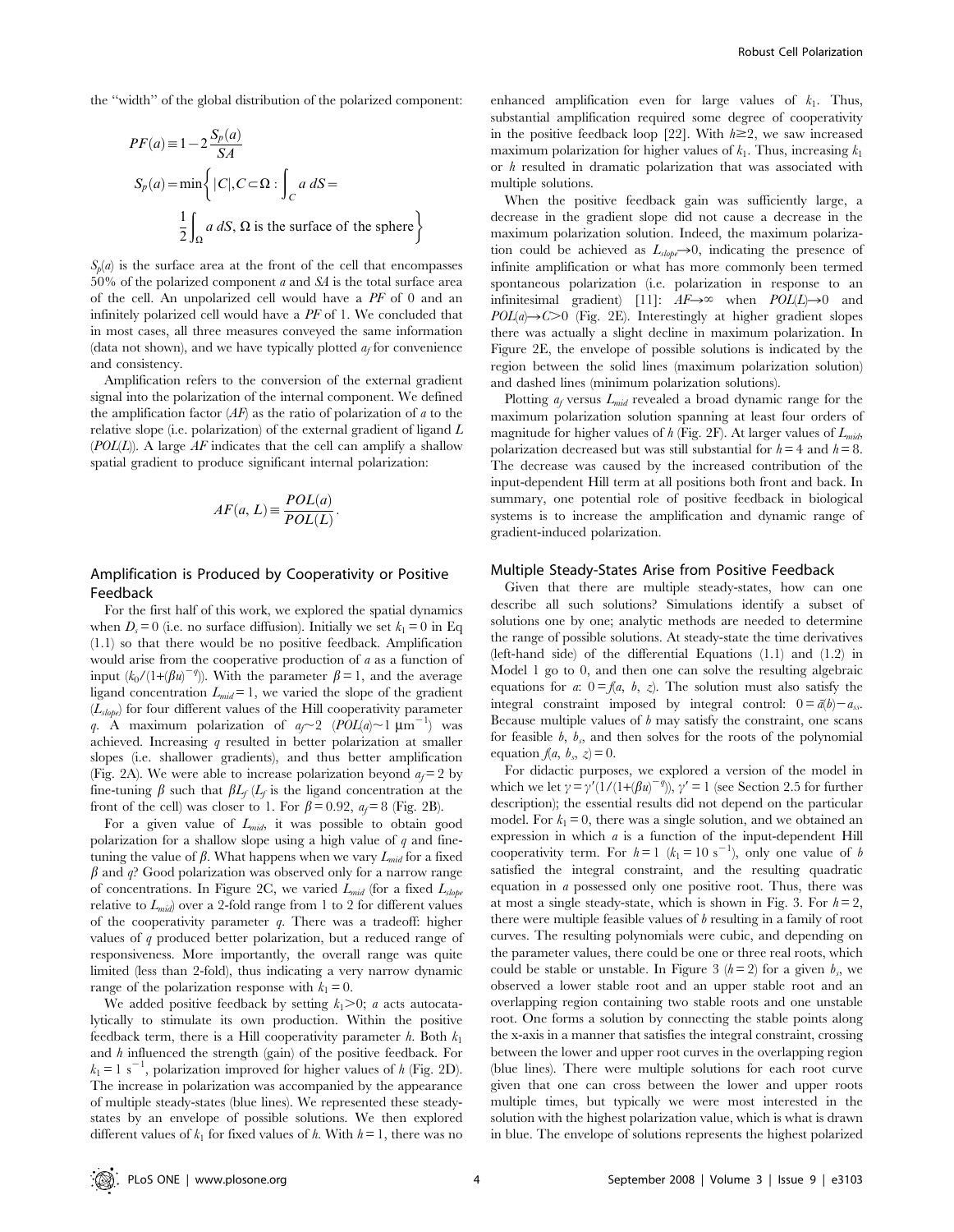

Figure 2. Cooperativity and positive feedback produced polarization and amplification. (A) Cooperativity alone  $(k_1 = 0)$  resulted in amplification of shallow gradients for larger values of q. Polarization was measured by  $a<sub>b</sub>$  the value of a at the front of the cell. We plotted polarization as the slope of the external gradient, L<sub>slope</sub>, was varied (L<sub>mid</sub> = 1). **(B)** With cooperativity alone, polarization increased by fine-tuning the Hill constant β.<br>The variable *a* was plotted as a function of position a **(D)** Increasing the positive feedback gain  $(k_1>0, h\geq 1)$  enhanced polarization and produced multiple steady-states. We plotted the envelope of possible steady-state solutions. For cases with multiple solutions, the red trace represents the maximum polarization solution in the envelope. (E) Infinite amplification of shallow gradients with positive feedback. For  $k_1$  = 10 s $^{-1}$ , we plotted  $a_f$  for three values of h as we varied the gradient slope  $(L_{mid} = 1)$ . The dashed lines represent the minimum polarization in the solution envelope for each value of h. (F) Positive feedback produced broad dynamic range. We plotted  $a_f$  as a function of  $L_{mid}$  ( $L_{slope}$  = 0.01  $\mu$ m<sup>-1</sup>) for three values of h ( $k_1$  = 10 s<sup>-1</sup>). Dashed lines represent minimum polarization solutions.

doi:10.1371/journal.pone.0003103.g002

solutions for each feasible  $b$ , and thus does not represent all possible solutions.

For values of  $h$  greater than 2, we solved for the roots numerically using MATLAB. As h increased, the plots became more curvy and ''S''-shaped with a broader overlap region, and larger upper stable values. In addition, the range of feasible values of b increased resulting in more solutions and a broader envelope of polarized solutions. For  $h=8$ , the overlap region of some root curves spanned the entire length of the cell. We termed such root curves ''three-tier'' because the root curve was no longer contiguous within the boundaries of the cell, resulting in three separate segments, the upper and lower stable solutions and the middle unstable solution. Such ''three-tier'' root curves allowed for reversed polarization solutions in which the intracellular component was concentrated at the wrong end of the cell where the ligand concentration was lower (magenta line; Fig. 3,  $h = 8$ ); such a situation may arise from flipping the gradient.

We examined these root plots as we varied other parameters. In general, increasing the contribution of the positive feedback to polarization (e.g. increasing  $k_1$ , decreasing  $L_{slope}$ , etc.) resulted in more ''S'' shaped root curves, a broader envelope of possible

solutions, and greater maximum polarization. Thus, a more comprehensive picture of the spatial dynamics of the model emerges from the steady-state analysis, which highlights potential tradeoffs.

#### Tradeoff between Tracking and Amplification

When the gain (strength) of the positive feedback was high, amplification was substantial when considering the most polarized solution. However, what happens when the gradient is flipped? Biologically, the source of a gradient (e.g. yeast mating partner) may be moving with respect to the sensing cell. We tested the ability of the model to track a  $180^\circ$  change in the gradient direction for different parameter values. In this section, we used simulations to select a single steady-state solution instead of using analytic methods to define all possible solutions. In the case of the pure cooperativity model with no positive feedback  $(k_1 = 0)$ , tracking was perfect; the polarized distribution of a always aligned with the gradient (Fig. 4A,  $k_1 = 0$ ). Adding positive feedback by increasing  $k_1$  improved polarization, but at the cost of tracking. With  $k_1 = 10 s^{-1}$  and  $h = 4$ , flipping the gradient resulted in polarization that partially tracked the change, and when  $h = 8$ , the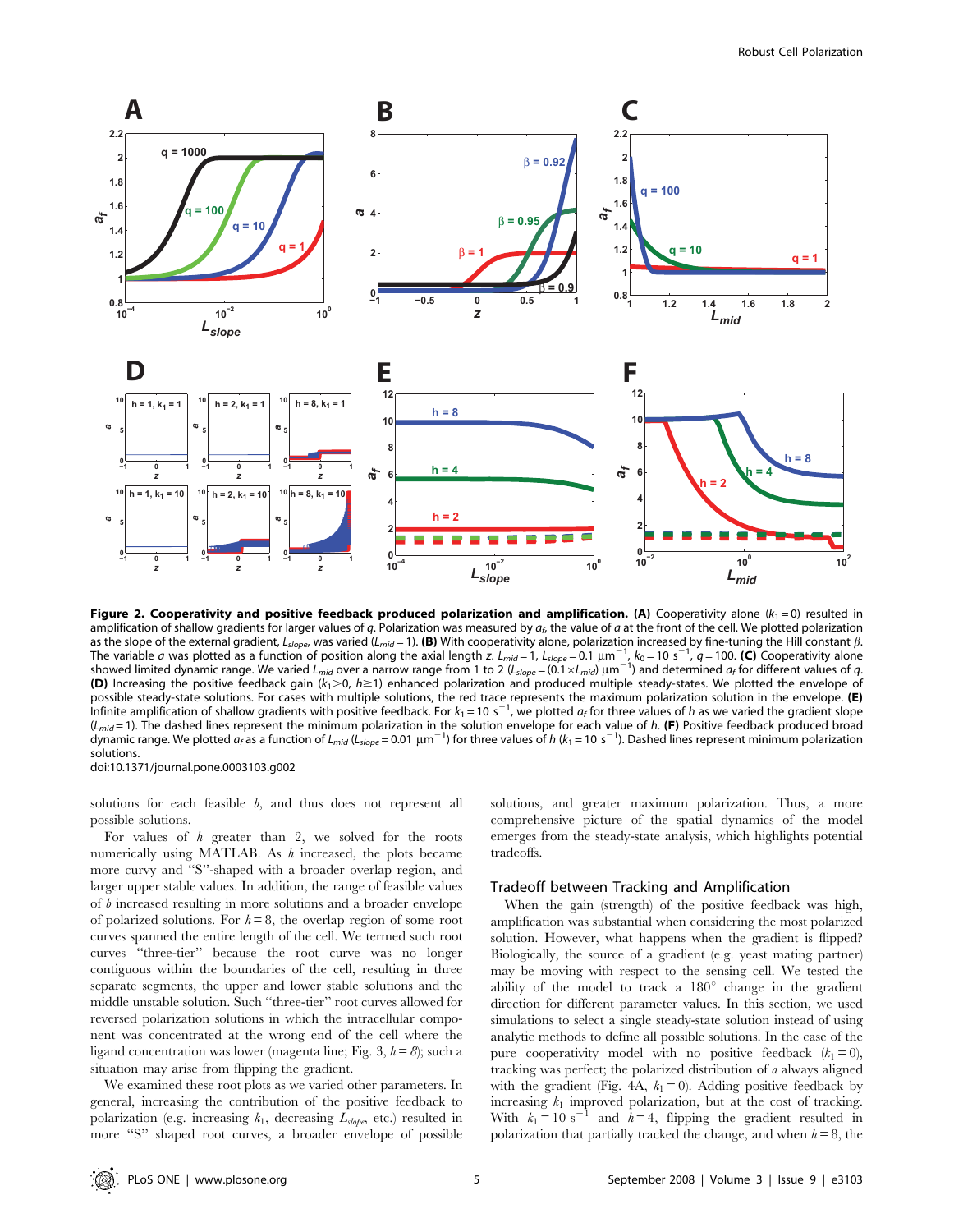

Figure 3. Root curves of steady-state equations define multiple steady-state solutions. The root curves displaying the steady-state solutions of one model for increasing values of h. Each curve represents the roots for a particular value of b that satisfies the integral constraint; both stable roots (green circles) and unstable roots (red circles) are present. The highest polarized solution for each root curve is traced in blue. For  $h = 8$ , a reversed polarization solution is shown in magenta, which arises from a ''three-tier'' root curve that is not contiguous within the dimensions of the cell. doi:10.1371/journal.pone.0003103.g003

polarized species became stuck in the initial direction and did not track the  $180^\circ$  change in direction at all (Fig. 4A). Thus, there was a tradeoff between amplification and tracking.

A simple explanation is that tracking was impaired because of the presence of multi-stability (multiple steady-states) arising from the positive feedback, including steady-states in which the polarization was not correctly aligned in the same direction as the gradient. Cooperativity alone has a single-steady-state and hence can track perfectly, but without positive feedback, amplification is limited in terms of the magnitude and dynamic range. For moderate levels of positive feedback the polarization can be greater, but tracking was compromised because of the existence of partially polarized solutions that can be reached when the gradient direction was switched. For high levels of positive feedback, there was infinite amplification (spontaneous polarization), but also solutions in which the polarization was reversed with respect to the gradient.

Intuitively, the positive feedback overwhelms any dependence on the current input. As a result, hysteresis can arise in which the polarization depends on the past history of inputs to the cell, as well as the current input, so that tracking is impaired. Thus,

positive feedback increases amplification, but also results in multistability and the loss of tracking.

## Feedforward/Feedback Coincidence Detection in Positive Feedback Loop Improves Tracking

It would be desirable to obtain a compromise between the potent amplification obtained from high-gain positive feedback with the perfect tracking obtained from pure cooperativity in order to achieve good tracking and polarization under a range of environmental conditions. We developed a modified version of the model that could better balance amplification and tracking. We adjusted the positive feedback term to include a dependence on the input u:  $\gamma = \gamma' \left( \frac{1}{1 + (\beta u)^{-q}} \right)$ ,  $\gamma' = 1$  and  $q' = q$ . One can interpret this modification as a type of feedforward/feedback

coincidence detection [23] in the positive feedback loop. The result is that the positive feedback term has a dependence on both  $a$  and  $u$  (Fig. 1C). The input-dependence of the positive feedback is modulated by the cooperativity parameter  $q'$  in the Hill term. Thus,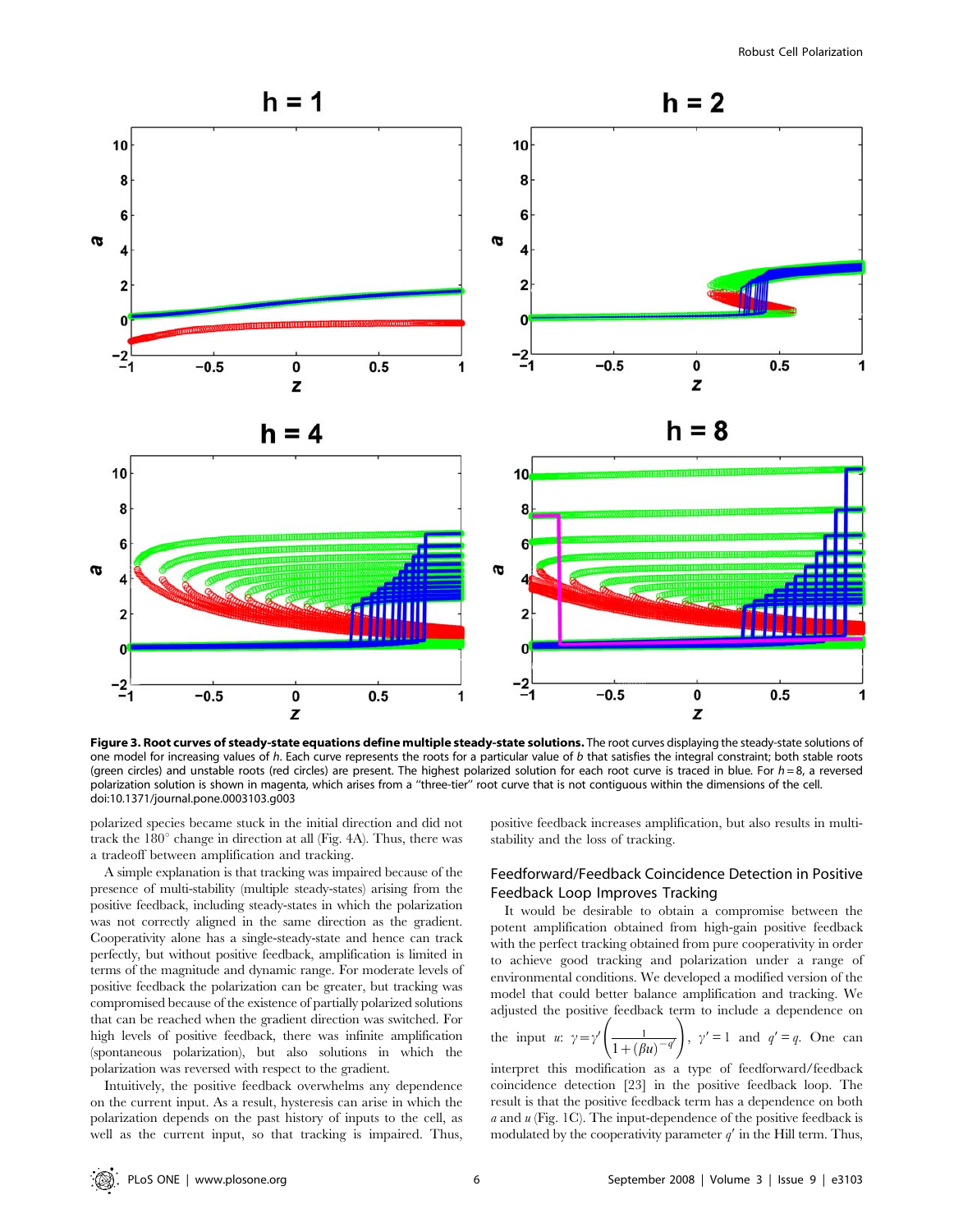

Figure 4. Tracking in standard positive feedback (SF), feedforward/feedback (FF), and multi-stage (MS) models. Simulations (not analytical solutions) determined the polarization in plots in which the gradient direction of the source was switched from the right to the left ( $L_{mid}$  = 1,  $L_{slope} = 0.01 \mu m^{-1}$ ). The forward gradient polarization solution is drawn in green and the reverse gradient solution in red. (A) In the standard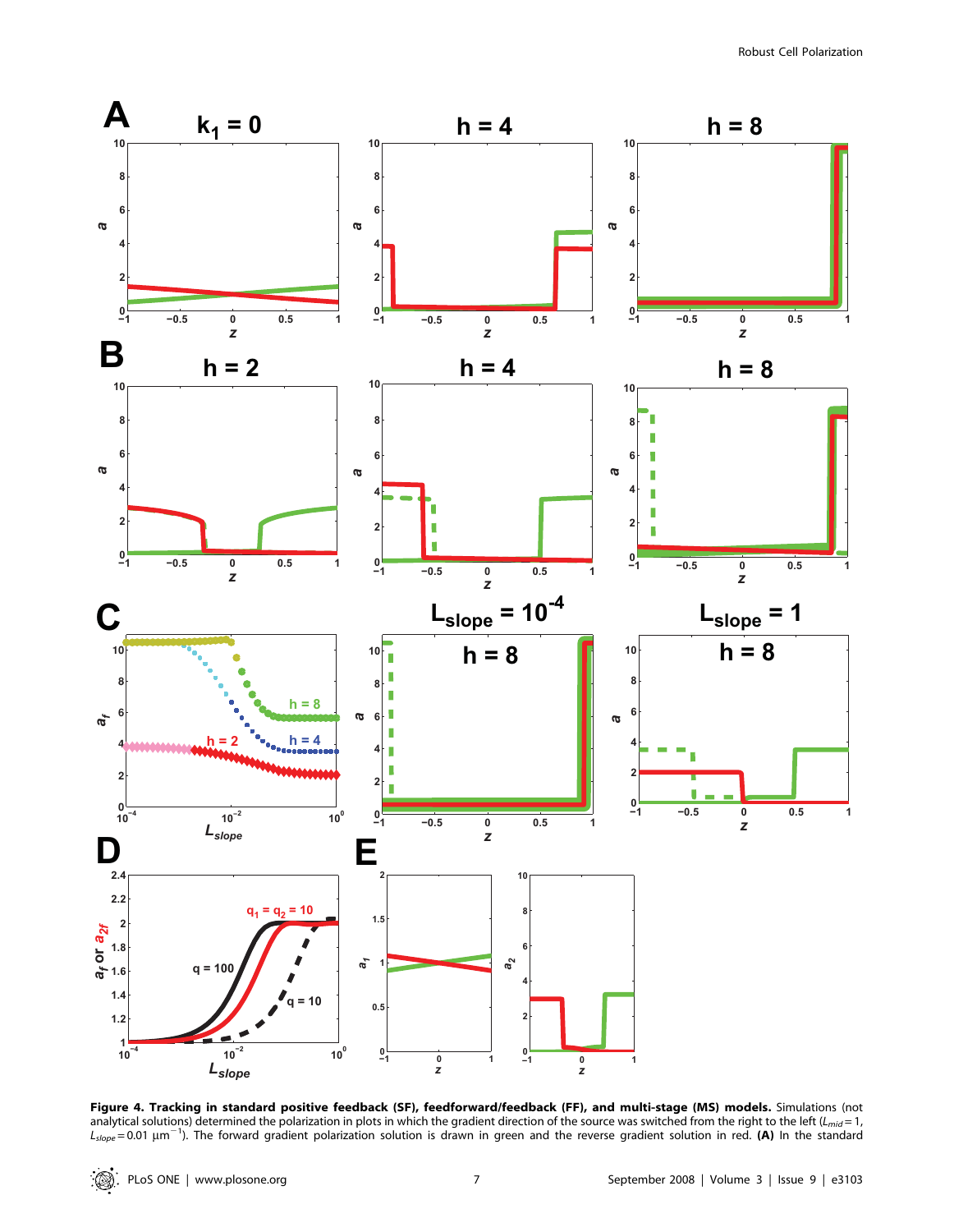feedback (SF) model, the no positive feedback case ( $k_1$  = 0) is to the left. For ( $k_1$  = 10 s<sup>-1</sup>, *h* = 4 or 8), the SF model cannot track the directional change.<br>(B) In the feedforward/feedback (FF) model ( $k_1$  = 10 green line represents the mirror-image of the forward gradient polarization. (C) The maximum polarization solutions for the FF model as the gradient slope was varied for  $h = 2$ , 4, 8. For each  $h$ , at lower slope values, there was a transition denoted by the lighter shading to the presence of "three-tier" roots and higher polarization but reduced tracking. For  $h=8$ , the polarization at the shallower slope  $(L_{slope}=10^{-4} \mu m^{-1})$  was greater than at the steeper slope (L<sub>slope</sub> = 1  $\mu$ m<sup>-1</sup>), but some tracking was possible only at the steeper slope. (D) The polarization solution for the single-stage (Model 1) model with only cooperativity ( $k_1 = 0$ ,  $q = 10$  or 100) is redrawn in black (solid and dashed, respectively). The multi-stage (MS) Model 2 with only cooperativity is drawn for  $q_1 = q_2 = 10$  (red line). (E) Gradient directional switch in the MS model. There was amplification of the input gradient  $(L_{slope}=10^{-3} \mu m^{-1})$  to a steeper gradient of  $a_1$  (h<sub>1</sub> = 1), and as a result, we observed tracking even after the more substantial amplification in the second stage ( $h_2 = 8$ ).

doi:10.1371/journal.pone.0003103.g004

the feedback amplification of  $a$  has a feedforward component from  $u$ and a feedback component from a, and these must coincide to obtain the best amplification. Biologically, one can implement such a mechanism by the convergence of two signaling pathways, one of which is part of a positive feedback loop.

We tested the feedforward/feedback (FF) model by switching the gradient 180° using the default input values of  $L_{mid}=1$  and  $L_{slope} = 0.01 \text{ }\mu\text{m}^{-1}$ . As before, increasing h resulted in better polarization, but decreased tracking. Compared to the standard positive feedback model (SF), however, the FF model displayed better tracking, but reduced polarization (Fig. 4B). For  $h = 2$ , the tracking was nearly perfect whereas in the standard model tracking was impaired for  $h = 2$  (data not shown). For  $h = 4$ , again there was better tracking than the comparable SF model although the fact that the forward and reverse gradient solutions were not the same indicates multi-stability, which was associated with some loss of tracking. For  $h=8$ , there was no tracking as was observed with the SF model.

Like the SF model, the FF model showed constant polarization and hence infinite amplification (spontaneous polarization) as the gradient slope approached 0. Interestingly, at steeper slopes the polarization actually decreased. We hypothesized that at the higher slopes there was stronger input-dependence of the polarization and hence reduced amplification, but better tracking. To check this possibility we examined the results from a  $180^{\circ}$  directional change for a small gradient slope and for a large gradient slope. As expected, when  $L_{\text{slope}} = 0.0001 \text{ }\mu\text{m}^{-1}$ , there was no tracking but good polarization, whereas when  $L_{slope} = 1 \ \mu m^{-1}$ , there was some tracking but reduced polarization (Fig. 4C). In this figure, we also indicated the transition to the appearance of ''three-tier'' root curves described previously that can give rise to reversed polarization solutions. This transition occurred as  $L_{slope}$  decreased and the polarization jumped to a higher value. Thus, decreasing the input-dependence of the positive feedback by reducing the gradient slope, results in an increase in polarization but a loss in tracking.

## Multi-Stage Amplification Can Improve Amplification or **Tracking**

In Model 1, the amplification resulting in polarization is achieved through the dynamics (i.e. positive feedback and cooperativity) of one species. We explored a model containing two polarized species in a cascade resulting in two amplification stages. The first polarized species  $a_1$  serves as the input to the second stage which gives rise to the polarization of the second species  $a_2$ . We essentially duplicated Model 1 to form Model 2:

$$
\frac{\partial a_1}{\partial t} = D_s \nabla_s^2 a_1 + \frac{k_0}{1 + (\beta u)^{-q_1}} + \frac{k_1}{1 + (\gamma a_1)^{-h_1}} - k_2 a_1 \tag{2.1}
$$

$$
-k_3b_1a_1-k_5\hat{a}_1
$$

$$
\frac{db_1}{dt} = k_4 \hat{a}_1 b_1 \tag{2.2}
$$

$$
\frac{\partial a_2}{\partial t} = D_s \nabla_s^2 a_2 + \frac{k_0}{1 + (\beta a_1)^{-q_2}} + \frac{k_1}{1 + (\gamma a_2)^{-h_2}} - k_2 a_2 - \tag{2.3}
$$

 $k_3b_2a_2-k_5\hat{a}_2$ 

$$
\frac{db_2}{dt} = k_4 \hat{a}_2 b_2
$$
  
\n
$$
\hat{a}_i = \bar{a}_i - a_{iss}
$$
  
\n
$$
\bar{a}_i = \frac{\int_s a_i \, ds}{\int_s ds}
$$
  
\n
$$
u = L_{mid} + L_{slope}(z - z_0)
$$
\n(2.4)

One advantage of two stages is that amplification can be combined to achieve a larger net amplification. For example, a single reaction may produce a limited amount of cooperativity. Cascading two cooperative reactions together can result in a higher total cooperativity. In Model 2, we let  $k_1 = 0$  so that there was no positive feedback. In Figure 4D we redrew the amplification of Model 1 using  $q=10$  or  $q=100$ . It may be difficult for a single reaction to produce a Hill cooperativity of 100. However, when we cascaded two reactions with  $q_1 = q_2 = 10$ , then the final cooperativity approached that of 100. Indeed, it is common practice in engineering to link together amplifiers to attain greater amplification [24].

A second advantage for two stages is better tracking. The first stage can amplify the external gradient so that the input to the second stage is steeper than the original input. In Figure 4B, we observed that for  $h = 8$  and  $L_{slope} = 0.01 \ \mu m^{-1}$ , there was no tracking (but excellent polarization) whereas at  $L_{slope} = 0.1 \mu m^{-1}$ , the polarization was reduced but the tracking was better (data not shown). We constructed a multi-stage model in which the first-stage amplification was approximately 100  $AF \sim 100$ ) so that the initial ligand slope  $L_{slope} = 0.001 \mu m^{-1}$  was transformed into a slope of  $a_1$ that was approximately 0.1  $\mu$ m<sup>-1</sup>. In the second stage (h=8), there was some tracking of the directional change by the polarized species  $a_2$  because of the steeper input gradient of  $a_1$  (Fig. 4E).

A third advantage, which is not investigated here, is that having two stages can produce a broader dynamic range. The input to the first stage produces a normalized input to the second stage. Thus, the negative feedback in the first stage effectively shrinks the dynamic range being fed into the second stage. From a biological standpoint, one can propose that the cascaded arrangement of the heterotrimeric and the Cdc42p G-protein cycles results in multiple amplification stages, and we exploited this concept in our model of yeast cell polarization.

## Polarization and Tracking in 2D Simulations

To this point, the simulations and analyses employed an axisymmetric 1D geometry so that it was only possible to change the direction of the gradient  $180^\circ$ . A greater challenge would be responding to more subtle directional changes. To this end, we constructed a two-dimensional (2D) model of the cell, which was represented as a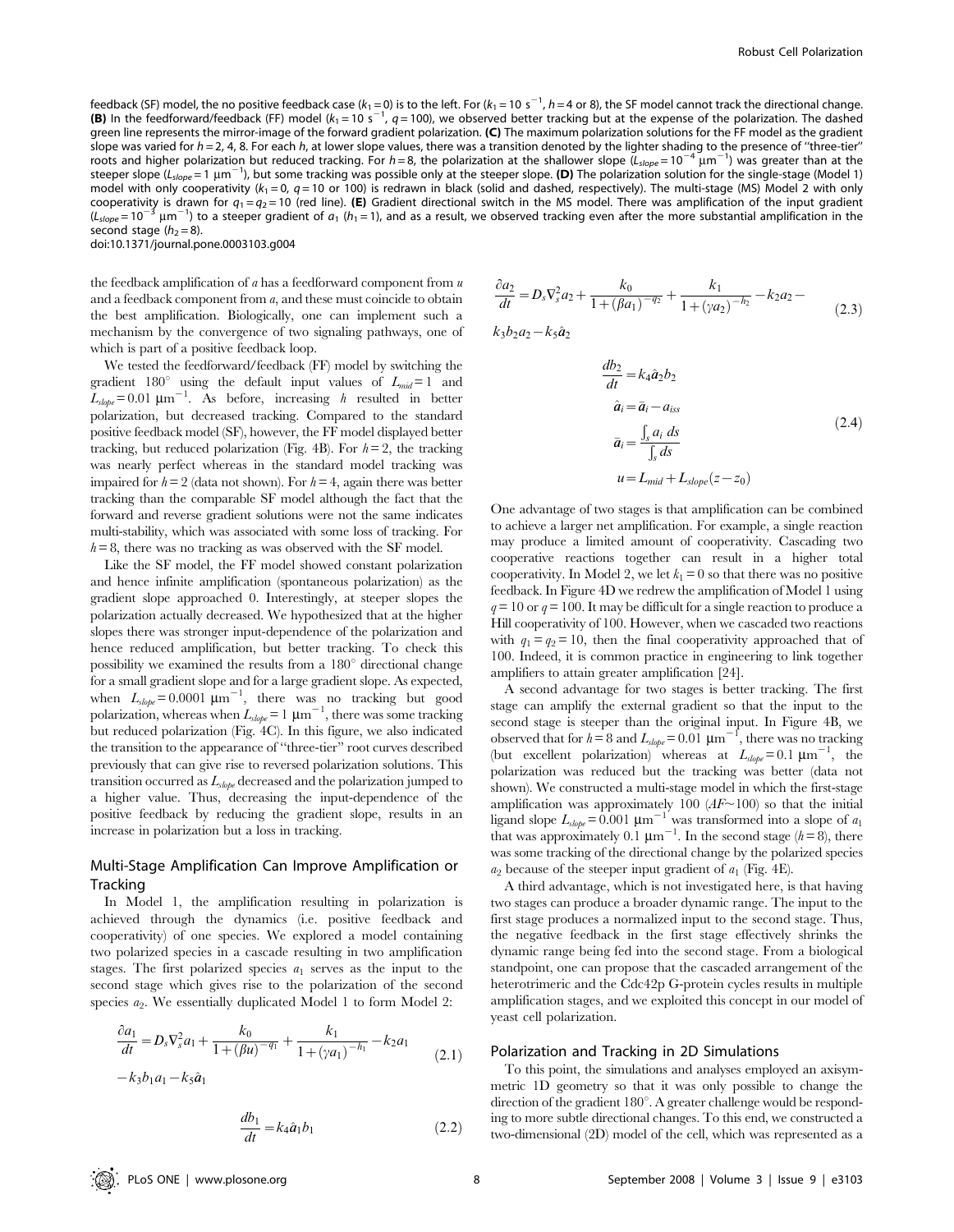circle, so that the gradient could be applied in any direction on the circle. Using this new model, cells were polarized with an initial gradient and then the direction of the gradient was changed. After the shift, we compared the direction of the polarization with the direction of the gradient as a measure of tracking.

Model 1 with only cooperativity  $(k_1 = 0)$  displayed perfect tracking for directional changes of  $180^\circ$ ,  $90^\circ$ , and  $45^\circ$  as expected since there is a single solution (data not shown). For the feedforward/feedback model described above  $(h=4, q=100)$  we observed tracking of the  $180^\circ$  degree directional change (although a different polarization solution), but the polarization was not aligned with the gradient for the  $90^{\circ}$  and  $45^{\circ}$  changes (Fig. 5A). Thus, the 2D simulations offer a more stringent test of tracking, and more accurately reflects the conditions of a cell confronted with a shifting gradient.

## Surface Diffusion in Membrane Reduces Number of Steady-States

Diffusion can exert a profound effect on spatial dynamics [4]. The small size of the yeast cell and the fast rate of diffusion in the cytoplasm for a freely diffusible protein caused us to focus on lateral surface diffusion in the membrane. Proteins in the

membrane are able to diffuse laterally in the plane of the membrane [25]. One would expect surface diffusion would dampen cell polarization by allowing proteins to diffuse away fr7om sharp concentration peaks. However, what would happen to the multiple steady-states in the presence of lateral diffusion? Would the envelope of solutions become less polarized or would the envelope be modified in some way?

Introducing diffusion caused the envelope of solutions to collapse to a single solution. In Figure 6A, we overlay the single solution with  $D_s = 0.001 \text{ }\mu\text{m}^2/\text{s}$  among the envelope of steady-state solutions with  $D_s = 0$ ; the diffusion solution is positioned toward the rear of the envelope. It is important to note that the presence of diffusion prevents analytic solutions to the model. Instead, we employed exhaustive simulations from a wide variety of initial conditions to identify any stable steady-states, but simulations cannot guarantee that we have found all solutions.

However, the response of the FF model with diffusion to changes in gradient direction also argues for a single steady-state. When  $D<sub>s</sub> = 0$ , a 180<sup>°</sup> change in direction resulted in a polarized solution different from the initial polarization. When  $D_s = 0.001 \text{ }\mu\text{m}^2/\text{s}$ , the initial and final polarization were identical



Figure 5. Tracking changes in gradient direction using simulations of two-dimensional polarization model. The gradient direction  $(L_{mid} = 1, L_{slope} = 0.01 \ \mu m^{-1})$  was initially at 0° (3 o'clock position), and then shifted 45°, 90° or 180° in the counterclockwise direction. The response of the cell was depicted either on a disk (left figures) in which the value of a is color-coded (dark red = high, blue = low) or in a perimeter plot in which xaxis describes the radial position and the y-axis the value of  $a$  or the input  $u$ . In the perimeter plot, there is a curve for each new gradient direction (blue =  $0^{\circ}$ , green = 45°, red = 90°, magenta = 180°). (A) Results of gradient directional change in FF model (h = 4) without diffusion. (B) Results of gradient directional change in FF model (h = 4) with diffusion ( $D_s = 0.001 \ \mu m^2/s$ ). doi:10.1371/journal.pone.0003103.g005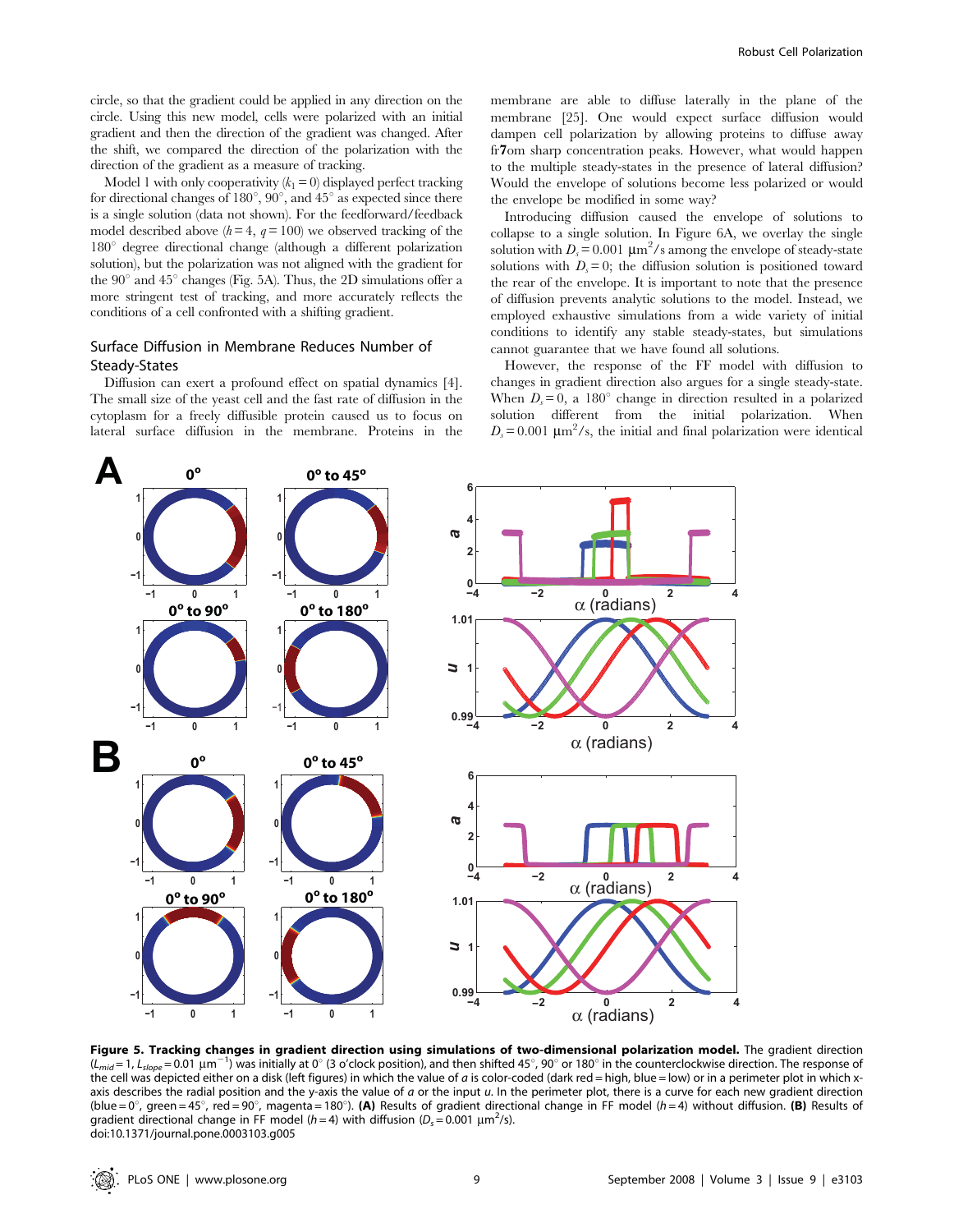

**Figure 6. Lateral surface diffusion enhances the robustness of polarization.** In the gradient,  $L_{mid} = 1$  and  $L_{slope} = 0.1 \mu m^{-1}$ . (A) Surface diffusion envelope (blue lines) is shown for the FF model (k<sub>1</sub> = 10 s<sup>-1</sup>, h = with no diffusion (red line, maximum polarization; purple line, minimum polarization). The single steady-state solution in the presence of diffusion  $(D_s = 0.001 \mu m^2/s)$ , (thick green line). (B) Diffusion improves tracking. A 180° directional change is shown with and without diffusion (green line represents initial polarization, red line represents reversed polarization, dashed green line represents the reversed polarization solution symmetric to initial polarization). The overlap between the dashed green and red lines in the presence of diffusion suggests a single steady-state solution and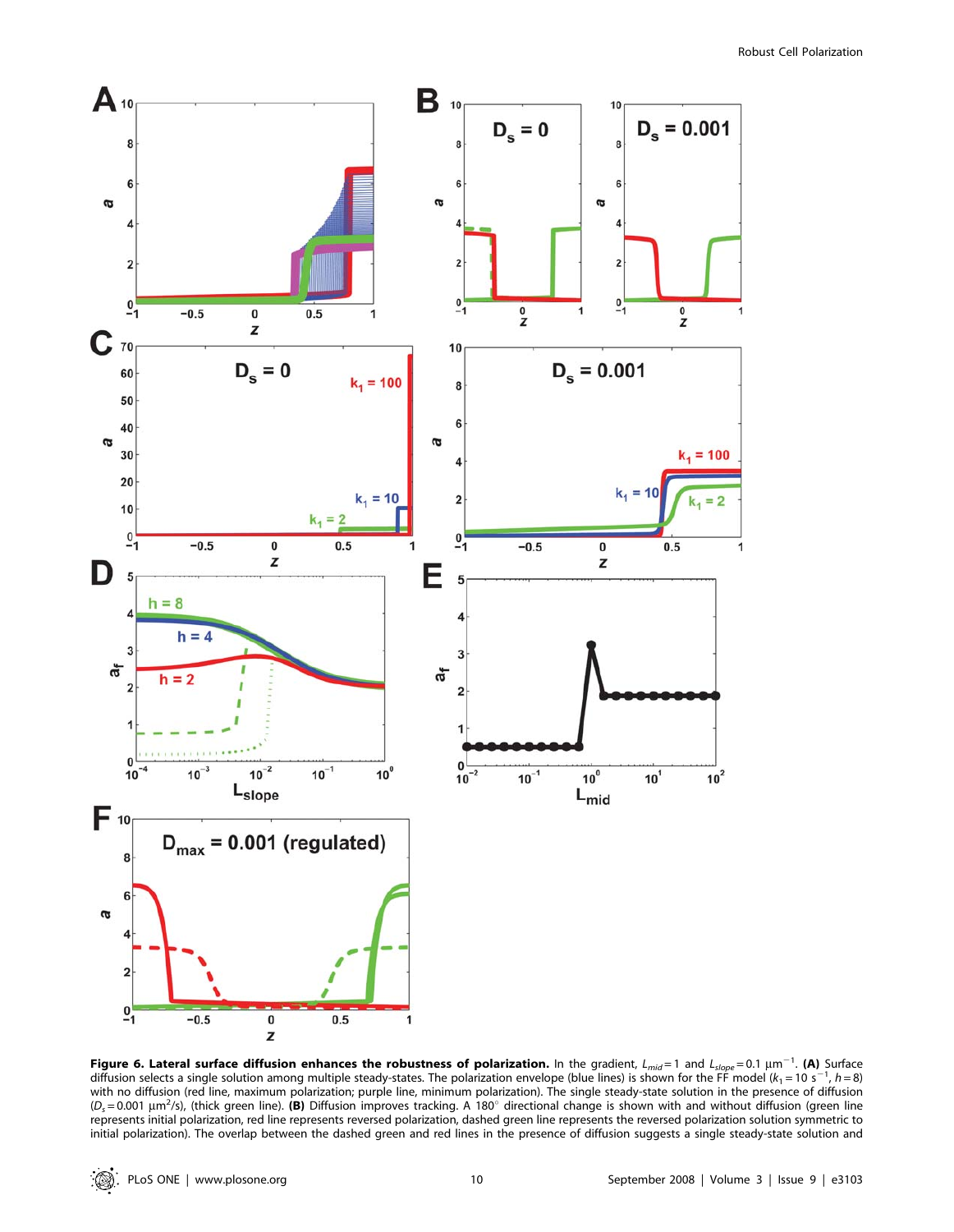perfect tracking. (C) Presence of diffusion ensures that polarization is robust to variations in the positive feedback. When  $D_s = 0$ , increasing  $k_1$  results in a dramatic increase in the maximum polarization solution. In the presence of diffusion there is almost no change in polarization for larger  $k_1$  (note reduced scale of y-axis in right graph). (D) Polarization as a function of  $L_{slope}$  ( $L_{mid}$ =1) in the FF model with diffusion (D<sub>s</sub> = 0.001  $\mu$ m<sup>2</sup>/s). For h = 8, there were two additional solutions for smaller  $L_{slope}$  values: an unpolarized  $b$ =0 solution (dashed green line) and a reversed polarized solution<br>(dotted green line). **(E)** Polarization as a function of L<sub>mid</sub>, L<sub>slope</sub>= produce stronger polarization. Using the regulated diffusion term described in the text, enhanced polarization seen compared to constant diffusion (dashed lines). There were two forward polarization solutions, and both gave the same reversed solution when the gradient was flipped. doi:10.1371/journal.pone.0003103.g006



Figure 7. Bifurcation diagram of model behavior as a function of the parameters  $D_s$  (diffusion) and h (positive feedback). (A) This plot was constructed by exhaustive simulation of the FF model ( $k_1$  = 10 s<sup>-1</sup>; L<sub>mid</sub> = 1, L<sub>slope</sub> = 0.01  $\mu$ m<sup>-1</sup>) over a range of parameter pair values (D<sub>s</sub>, h). Three behavior classes were observed. (1) One steady-state solution (blue, +). (2) Two solutions (green, square). (3) Limit-cycle oscillations (red, circle). (B) An example of the two solutions class in which there is a forward (blue) and a reversed (green) polarization solution to a right-to-left gradient. doi:10.1371/journal.pone.0003103.g007

(Fig. 6B). A more stringent test was with the 2D models. In the presence of diffusion, the cell could accurately track directional changes in the gradient of  $90^{\circ}$  and  $45^{\circ}$  (Fig. 5B). Thus, in biological systems, lateral diffusion in the membrane may play an important role in preventing multi-stability during polarization.

Polarization in the presence of diffusion for the FF model increased when the gradient slope decreased (Fig. 6D) just as it did in the absence of diffusion (Fig. 4C). Again, we interpret this result in terms of the input-dependence of the polarization. Furthermore, polarization maintained a constant value even as  $L_{slope}\rightarrow 0$ indicative of the infinite amplification (spontaneous polarization) that was observed in the model without diffusion. For the  $h=8$ case, decreasing the slope led to two additional solutions; one is the unpolarized solution with  $b=0$  and the other is a reversed polarization solution (Fig. 7B). Thus, at high levels of positive feedback gain, multiple steady-state solutions could arise with diffusion, but there was no envelope of solutions. Varying  $L_{mid}$ showed a peak at  $L_{mid} = 1$  (Fig. 6E). When  $L_{mid} > 1$ , there was a modestly polarized solution  $(a_f \sim 2)$ . For  $L_{mid} < 1$ , there was not sufficient activation to achieve polarization. The degree of polarization was much more modest when compared to the no diffusion case, but the dynamic range was still broad.

## Surface Diffusion Limits Extent of Polarization in a Robust Fashion

In the absence of surface diffusion, increasing the positive feedback gain increased the maximum possible polarization among the multiple steady-state solutions. Introducing membrane diffusion prevented the more extreme polarization states from being reached and reduced the number of steady-states. Indeed, one would expect diffusion to counteract the positive feedback concentrating components at the front.

Surprisingly, the presence of surface diffusion also caused the degree of polarization to become robust to changes in the gain of the positive feedback. In the  $D<sub>s</sub>=0$  case, as we increased  $k<sub>1</sub>$ , we dramatically increased the maximum polarized solution (Fig. 6C). For  $D_s = 0.001 \text{ }\mu\text{m}^2/\text{s}$ , increasing  $k_1$  had only a modest effect on the maximum polarized solution. Diffusion pushed the polarization back toward the least polarized solution in the envelope of steady-state solutions that exist in the absence of diffusion.

More generally, we found that when  $D_s > 0$  the extent of polarization became relatively insensitive to changes in a wide range of internal and external parameters (e.g.  $L_{slope}$ ,  $L_{mid}$ ,  $k_1$ ,  $h$ , etc.). Thus, surface diffusion adds robustness to polarization. From a biological standpoint, it may be beneficial to cells to have consistent polarization under different conditions. For example, yeast cells may not want the width of the mating projections to be too sensitive to variations in the concentration or gradient slope of mating pheromone.

#### Regulating Diffusion Enhances Polarization

The presence of lateral diffusion in the model, prevents the appearance of highly polarized states in Model 1. Yet, there are circumstances when a cell will want a particular protein localized to a narrow region at the front [3]. One possibility is to regulate the diffusion coefficient in some manner. We postulated that the diffusion coefficient could depend on a and developed the following functional form:  $D_s = \frac{D_{max}}{1 + (\gamma a)^m}$ , where  $\gamma =$  $\gamma' \left( \frac{1}{1 + (\beta u)^{-q}} \right)$  $\frac{1}{\sqrt{2}}$ and we let  $q = q' = 100$  and  $m = 8$ . This term effectively creates a diffusion barrier so that positions in the cell where *a* is high (front),  $D_s \rightarrow D_{\text{max}}$ , whereas at positions where *a* is small  $D_s\rightarrow 0$ .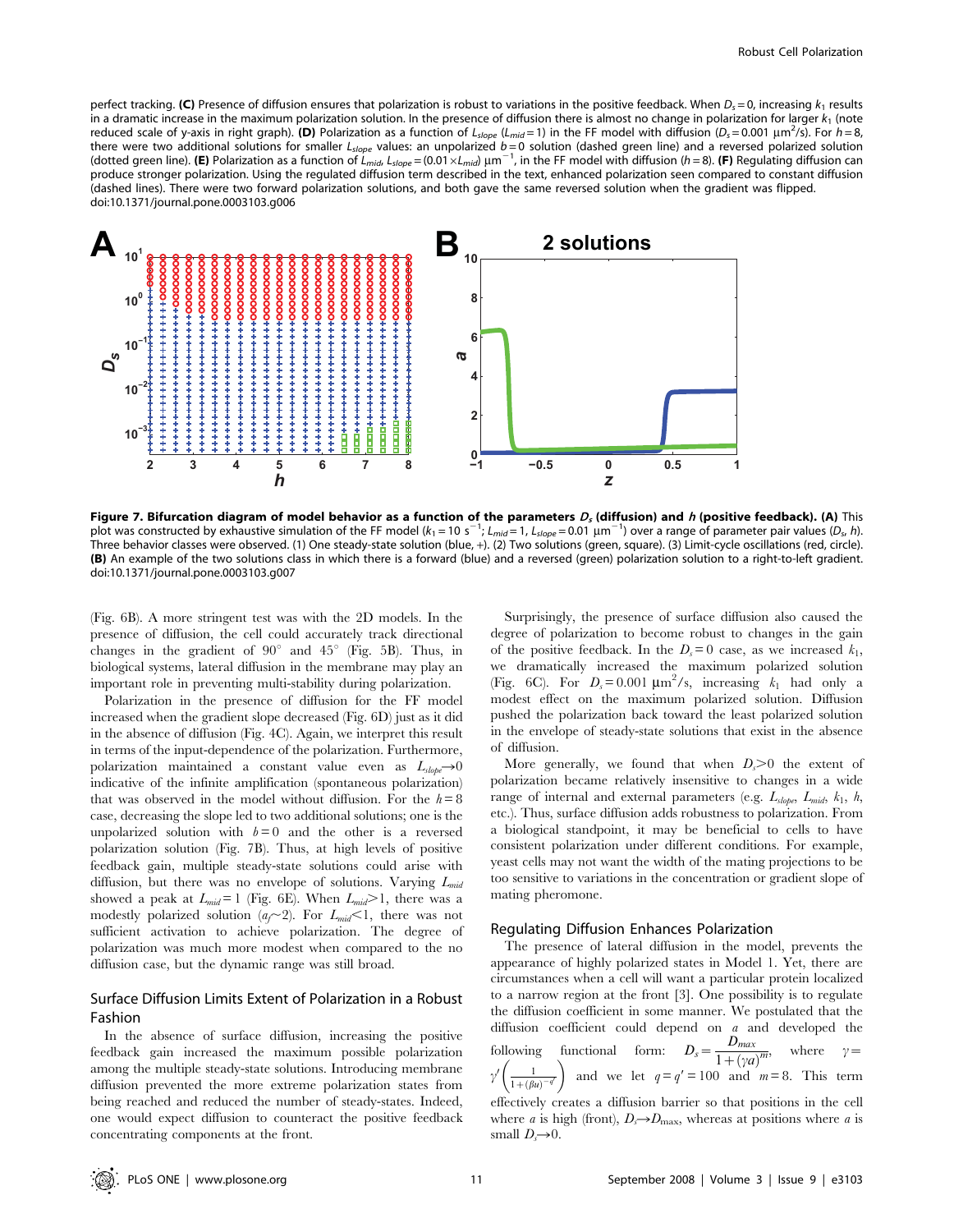For  $D_{\text{max}} = 0.001 \ \mu \text{m}^2/\text{s}$ , we examined polarization in the high positive feedback case  $(k_1 = 10 \text{ s}^{-1}, h=8)$ . Compared to unregulated diffusion, we observed more pronounced polarization which peaked at  $q\sim$ 9. There was also the appearance of more than one steady-state, but the number of steady-states was smaller than in the  $D_s = 0$  case; only two steady-states were found from extensive simulations (Fig. 6F). Consistent with the fewer solutions, tracking of a  $180^\circ$  change in gradient direction was good. Thus, regulating diffusion balances polarization with tracking, and biologically this additional level of modulation could be important in optimizing the polarization response.

#### Increasing Diffusion Promotes Oscillations

Increasing the positive feedback gain results in multi-stability and extremely polarized solutions. Increasing diffusion reduces multi-stability and polarization. What happens with high levels of both positive feedback and diffusion?

Using simulations, we constructed a bifurcation diagram summarizing the dynamical behaviors for different values of h and  $D<sub>s</sub>$  in a version of the FF model possessing integral but not proportional negative feedback (i.e.  $k_5 = 0$ ). In Figure 7A, we explored values of  $D_s$  from  $10^{-3}$  to 10  $\mu$ m<sup>2</sup>/s and values of h from 2 to 8. For lower values of h and  $D<sub>s</sub>$ , we observed a single steadystate solution. Increasing h with small  $D_s$  resulted in two steadystate solutions; interestingly, the second solution was a reversed solution in which the polarization was at the rear of the cell relative to the gradient (Fig. 7B). Increasing  $D_s$  and to a lesser extent increasing h produced limit-cycle oscillations. Thus, there is a danger of instability for biological systems when diffusion and positive feedback are too high. It is important to emphasize that these results were derived from exhaustive simulations, and thus we cannot exclude the possibility that additional solutions exist.

## Constructing a New Model of Yeast Cell Polarization Induced by Mating Pheromone Gradients

This research was motivated by an interest in yeast cell polarization, and one of the primary goals was to apply the insights gained from the generic models to models more specific to yeast. Our past efforts modeling yeast cell polarization [19] were hampered by the complexity of the model. The work described above helped us to understand the model behavior and make improvements. This model was based on the spatial dynamics of the heterotrimeric and Cdc42p G-protein cycles. Receptor (R) binds ligand (L) and becomes activated (RL). Activated receptor converts heterotrimeric G-protein (G) into activated  $\alpha$ -subunit (Ga) and free  $G\beta\gamma$  (Gbg). All of these species are on the membrane. The connection between the two cycles is the fact that free  $G\beta\gamma$  recruits cytoplasmic  $Cdc24p$  to the membrane. Membrane-bound Cdc24p (C24m) activates Cdc42p. Activated Cdc42p (C42a) recruits the scaffold protein Bem1p (B1) to the membrane. Finally, a positive feedback loop is created because membrane-bound Bem1p can bind and recruit Cdc24p to the membrane. All components residing on the membrane were subject to the same lateral diffusion. It is important to note that the model lacks an explicit consideration of ligand-stimulated endocytosis and polarized synthesis which are known to be crucial for many aspects of cell polarity [26,27] and are the subjects of future research. For this work, we focused on the fast positive feedback loop mediated by Bem1p [28].

The connection between the yeast model and the generic model (Model 1) is best seen in equation describing the dynamics of membrane-bound, active Cdc24p (C24m, Eq. (3.5)). There, recruitment of Cdc24p to the membrane depends on a cooperative term that is a function of  $G\beta\gamma$ ,  $(k_{24cm0}(Gbg<sub>n</sub><sup>*</sup>)[C24c])$ , and a

positive feedback term,  $(k_{24cm1}(B1^*)$ [C24c]), that depends on Bem1p which in turn is a function of active Cdc42p and hence active Cdc24p. We made two important modifications to the previous model. First, we added a negative feedback loop for better regulation. The loop includes the protein kinase Cla4p which is activated by Cdc42p and which phosphorylates and inhibits Cdc24p resulting in negative feedback [29]. Second, there is a feedforward/feedback coincidence detection term in the positive feedback loop for better tracking that involves  $G\beta\gamma$ . The input to the model was a gradient of the mating pheromone alphafactor; the output was active Cdc42p ([C42a]).

The first four equations (3.1 to 3.4) describe the spatial dynamics of the heterotrimeric G-protein cycle, and the next five equations (3.5 to 3.9) describe the spatial dynamics of the Cdc42p G-protein cycle. The two-stage structure of the model was important for extending its dynamic range.

$$
\frac{\partial [\mathbf{R}]}{\partial t} = D_s \nabla_s^2 [\mathbf{R}] - k_{RL} [\mathbf{L}] [\mathbf{R}] + k_{RLm} [\mathbf{R} \mathbf{L}] - k_{Rd0} [\mathbf{R}] + k_{Rs} \tag{3.1}
$$

$$
\frac{\partial[\mathbf{R} \mathbf{L}]}{\partial t} = D_s \nabla_s^2[\mathbf{R} \mathbf{L}] + k_{RL}[\mathbf{L}][\mathbf{R}] - k_{RLm}[\mathbf{R} \mathbf{L}] - k_{Rd1}[\mathbf{R} \mathbf{L}] \tag{3.2}
$$

$$
\frac{\partial[\mathbf{G}]}{\partial t} = D_s \nabla_s^2[\mathbf{G}] - k_{Ga}[\mathbf{R} \mathbf{L}][\mathbf{G}] + k_{G1}[\mathbf{Gd}][\mathbf{Gbg}] \tag{3.3}
$$

$$
\frac{\partial[\text{Ga}]}{\partial t} = D_s \nabla_s^2[\text{Ga}] + k_{Ga}[\text{RL}][\text{G}] - k_{Gd}[\text{Ga}] \tag{3.4}
$$

$$
\frac{\partial [C24m]}{\partial t} = D_s \nabla_s^2 [C24m] + k_{24cm0} (Gbg_n^*) [C24c] \n+ k_{24cm1} (B1^*) [C24c] - k_{24mc} [C24m] \n- k_{24d} [Cla4a][C24m]
$$
\n(3.5)

$$
\frac{\partial [C42]}{\partial t} = D_s \nabla_s^2 [C42] - k_{42a} [C24m][C42] + k_{42d} [C42a] \tag{3.6}
$$

$$
\frac{\partial [C42a]}{\partial t} = D_s \nabla_s^2 [C42a] + k_{42a} [C24m][C42] - k_{42d} [C42a] \tag{3.7}
$$

$$
\frac{\partial[\mathbf{B1m}]}{\partial t} = D_s \nabla_s^2[\mathbf{B1m}] + k_{\text{Bl}cm}[\text{C42a}][\text{B1c}] - k_{\text{Bl}mc}[\text{B1m}] \tag{3.8}
$$

$$
\frac{\partial [\text{Cla4a}]}{\partial t} = k_{Cla4a} [\text{C42a}^*_{t}] - k_{Cla4d} [\text{Cla4a}] \tag{3.9}
$$

A more detailed description of the model is in the Appendix S1 (Supporting Information).

## Modeling the Effect of Surface Diffusion on the Robustness of Yeast Cell Polarization

Using the yeast model, we wished to estimate the range of surface diffusion coefficients that would permit robust polarization in yeast cells in response to mating pheromone. When  $D_s = 0$ , there was good polarization, but also multi-stability, which was manifested when we reversed the gradient and an alternative polarized solution appeared that was not identical to the initial polarization (Fig. 8). Adding lateral diffusion with  $D_s = 0.001 \text{ }\mu\text{m}^2/\text{s}$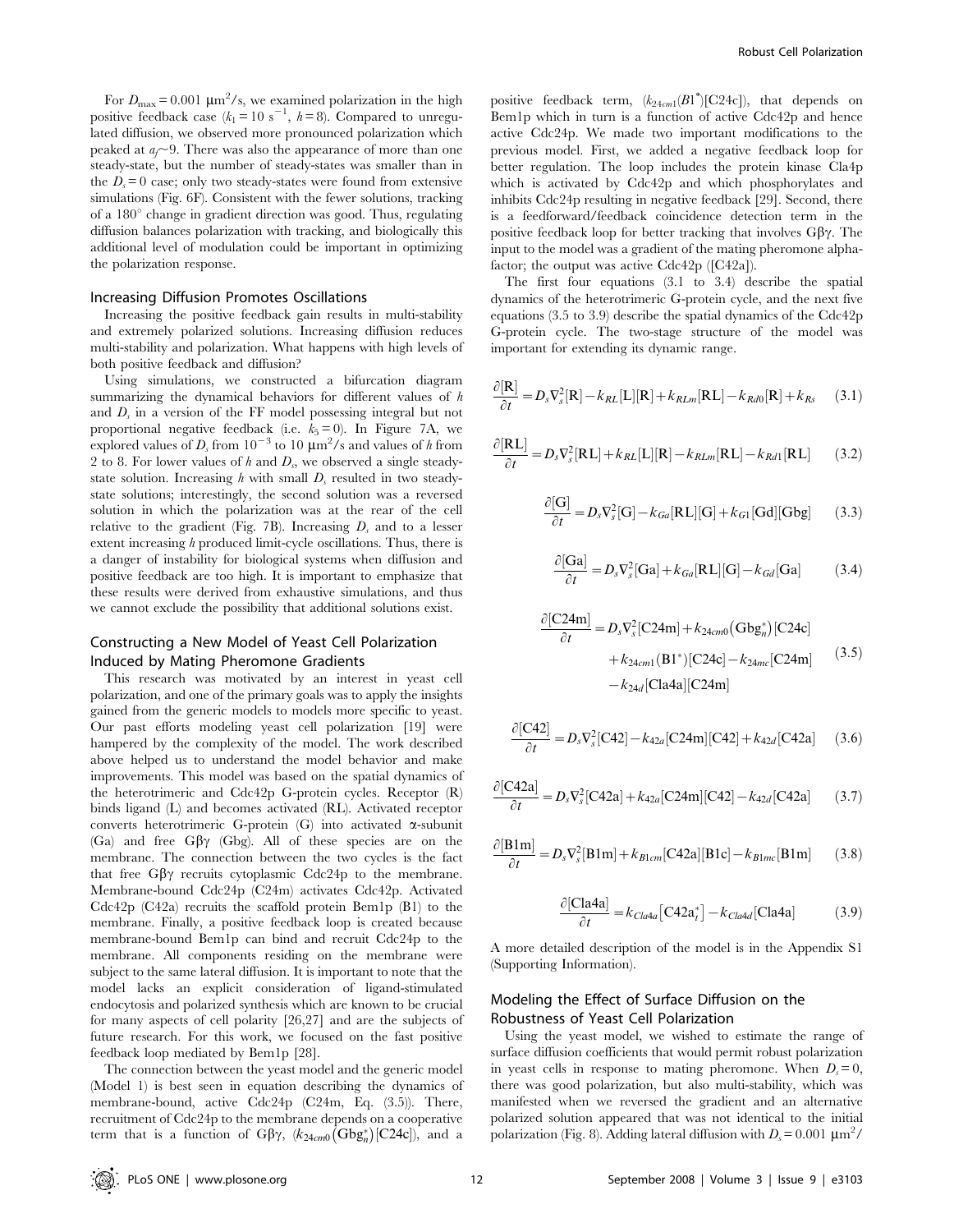

Figure 8. Simulations of spatial model of yeast cell polarization. (A) Effect of lateral surface diffusion on mating factor induced polarization in yeast cell model. The input was an alpha-factor gradient ( $L_{mid}$  = 10 nM and  $L_{slope}$  = 1 nM/µm) and the output was the steady-state concentration of active Cdc42p ([C42a]), which was plotted along the axial length of the cell. The results were for different surface diffusion coefficients. (B) Polarization in yeast model as a function of  $L_{slope}$  ( $\bar{L}_{mid}$  = 10 nM) in the yeast model with diffusion ( $D_s$  = 0.001  $\mu$ m<sup>2</sup>/s). Polarization is described in terms of the polarization factor (maximum polarization = 1; unpolarized = 0; PF = 0.8 corresponds to  $a_f$  = 0.5 corresponds to  $a_f$  = 2). Three values of h were examined:  $h = 2$  (red),  $h = 4$  (blue),  $h = 8$  (green). For  $h = 8$ , there was an additional unpolarized solution (dashed green line) for smaller  $L_{slope}$ values. (C) Polarization as a function of  $L_{mid}$   $L_{slope}$  = (0.01 $\times L_{mid}$ )  $\mu$ m<sup>-1</sup>, in the yeast model with diffusion for three values of h. doi:10.1371/journal.pone.0003103.g008

s resulted in a single steady-state with perfect tracking for the input conditions. Increasing  $D_s$  ten-fold  $(D_s = 0.01 \text{ }\mu\text{m}^2/\text{s})$  maintained a comparable level of polarization, although the shape of the distribution was altered. For  $D_s = 0.1 \text{ }\mu\text{m}^2/\text{s}$ , polarization was abolished. Thus, in this model, the highest range of  $D<sub>s</sub>$  that produced good polarization was between 0.01 and 0.001  $\mu$ m<sup>2</sup>/s. In a previous section, we demonstrated that larger values of diffusion were associated with better tracking and a reduced likelihood of multi-stability. In yeast, the measured value of  $D<sub>s</sub>$  was 0.0025  $\mu$ m<sup>2</sup>/s [30], and so our simulations suggest that membrane fluidity in yeast has been tuned for robust polarization.

We also examined the dynamic range and sensitivity to shallow gradients of the yeast model with  $D_s = 0.001 \text{ }\mu\text{m}^2/\text{s}$ . Interestingly, the yeast model displayed similar qualitative behavior to the generic FF model with diffusion (compare Figs. 6 and 8). For  $h = 4$  and  $h = 8$ , polarization in the yeast model was observed even at relative slopes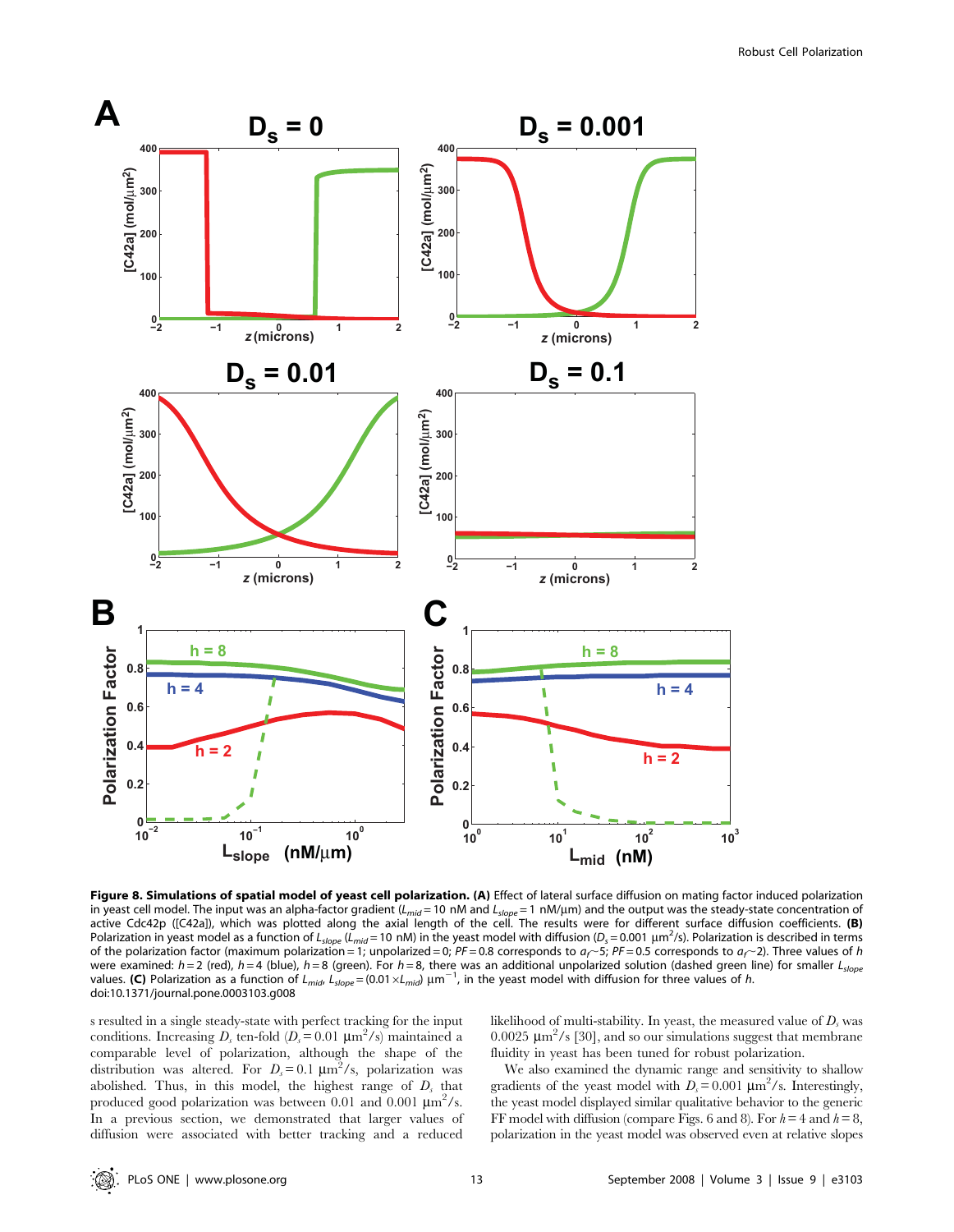less than 0.01  $\mu$ m<sup>-1</sup> (Fig. 8B). For  $h=8$ , there was an additional steady-state solution in which the cell was unpolarized (Fig. 8B, green dashed line). The dynamic range of gradient-sensing and polarization was excellent in the yeast model for  $h = 4$  and  $h = 8$ , extending beyond  $L_{mid}$  = 1000 nM (Fig. 8C). Polarization was greater than in the generic model in part because of the two-stage (two-cycle) structure of the yeast model. For  $h=2$ , polarization declined at higher values of  $L_{mid}$ , and for  $h=8$ , there was an additional unpolarized solution;  $h = 4$  represented a compromise. Finally, we ran 2D simulations of the yeast model  $(h=4)$  which exhibited good tracking to changes in the gradient direction (data not shown) again resembling the generic FF model with diffusion. Thus, the yeast model could show robust performance with a balance of amplification, dynamic range, and tracking. It should be noted that recent experiments have demonstrated that yeast cells can sense pheromone gradients possessing relative slopes as shallow as 0.001  $\mu$ m<sup>-1</sup> and at concentrations as high as 1000 nM (T.I. Moore, C.S. Chou, Q. Nie, N. L. Jeon and T.-M. Yi, submitted), and so this modeling can help serve as a framework for future more realistic models that contain more detailed reaction mechanisms.

## Discussion

In this paper, we investigated the spatial dynamics of cell polarization induced by chemical gradients focusing on the tradeoff between amplification and tracking and on the impact of lateral surface diffusion on polarization. Previous work has noted this tradeoff, but we wished to explore its nature in greater depth by using a generic model and steady-state analysis. A highly cooperative response to the input resulted in good tracking of a moving signal source, but amplification to produce potent polarization was limited to a very narrow range of concentrations. Adding high-gain positive feedback resulted in strong amplification over a broad range of concentrations, but tracking was poor.

Intuitively, one can understand this tradeoff in terms of the input-dependence of the amplification. High input-dependence is necessary for tracking, but then weaker inputs (i.e. shallow gradients) will not be amplified as well. On the other hand, low input-dependence results in good amplification regardless of the input strength, but then tracking a directional change in the input becomes difficult (i.e. polarization becomes stuck).

An important technical tool was the application of steady-state analysis to the model. The positive feedback led to multiple steadystates, which we were able to describe by analytical solutions to the model equations. We could then see the connection between increased positive feedback, a larger envelope of steady-states, amplification that was not input-dependent, and the loss of tracking. With a single steady-state, tracking is perfect, whereas with multiple steady-states, there could exist solutions in which the polarization is not aligned in the same direction as the gradient.

Living systems evolve to find the appropriate balance for this tradeoff in a given environment. There must be sufficient amplification to induce the proper polarization for gradients typically encountered. Likewise, tracking is a significant consideration if the signal source is expected to move. In the context of the yeast mating response, there must be sufficient polarization to form a mating projection over a range of background pheromone concentrations, which may vary according to the number and proximity of mating partners, and at the same time, the ability to redirect the projection if the partner moves or mates with another cell. We constructed a modified model in which feedforward/ feedback coincidence detection improved tracking with some loss in dynamic range. Tracking performance could be further improved using multi-stage amplification to split the amplification.

The presence of lateral surface diffusion significantly altered polarization behavior. First, at low diffusion coefficients, it collapsed the multiple solutions to fewer solutions, and in certain cases, to a single solution. As a result, tracking was improved, but the extent of polarization was reduced. When combined with the feedfoward/ feedback coincidence detection, low levels of lateral diffusion produced perfect tracking over a range of input gradient conditions. A second effect of lateral diffusion was that the degree of polarization was quite robust to changes in the parameter values. It may be advantageous to cells that polarization is robust to variations in internal and external conditions. Third, high levels of diffusion coupled to high positive feedback resulted in oscillations. Together, these results argue that maintaining the proper level of diffusion in the membrane is critical for robust polarization. It is important to mention that there is a concern that some of these conclusions may depend on the particular model structure. Although we attempted to formulate a ''general'' generic model structure, further research is needed to address this concern.

We took the lessons from the simple model and incorporated them into a more complex model of yeast polarization. In particular, we implemented feedforward/feedback coincidence detection via  $G\beta\gamma$ influencing the Cdc24p-Cdc42p-Bem1p positive feedback loop, and also implemented negative feedback regulation of Cdc24p. The resulting model exhibited good polarization, gradient sensitivity, and dynamic range. In the future, we plan to improve the model by adding multi-stage amplification that takes advantage of polarized synthesis and endocytosis of the pathway components. In addition, we would like to add more mechanistic elements and evaluate the robustness of the models.

From this research, certain predictions and explanations arise. First, we expect the cellular polarization apparatus to contain elements that generate both cooperativity and positive feedback, and the amount of each depends on the appropriate amplification/tracking balance suitable for the cell in its natural environment. Second, we identify feedforward/feedback coincidence detection and multi-stage feedback as important strategies for improved tracking ability of cells. Third, we demonstrated that lateral surface diffusion contributes significantly to the robustness of polarization, and predict that this diffusion will be carefully regulated. Fourth, we used simulations of yeast cells to show that proper polarization was achieved using values of the diffusion coefficient between 0.01  $\mu$ m<sup>2</sup>/s and 0.001  $\mu$ m<sup>2</sup>/s, and indeed Valdez-Taubas and Pelham [30] have measured a value of  $0.0025 \ \mu m^2/s$ .

In the future, we will address additional robustness issues relating to cell polarization induced by spatial gradients. Foremost among these is handling the presence of noise. Stochastic noise arises from fluctuations in the gradient, Brownian motion of the cell, the random nature of the discrete binding events between ligand and receptor [31], etc. These stochastic variations must be distinguished from more meaningful changes in the gradient signal such as a directional change caused by the movement of the signal source. Separating signal from noise is a classic problem in engineering and requires some type of noise filtering [32]. In addition to external noise, there is internal noise arising from variations in the levels and functioning of system components. Regulatory systems must exist to ensure robust polarization in the presence of this internal uncertainty. Furthermore, it is important to investigate different control strategies for improving robustness. For example, an adaptive control strategy involving the self-tuning of key system parameters could make the system more robust to both internal and external variations. Finally, we would like to connect this research more closely to the biology of yeast cell gradient-sensing and polarization.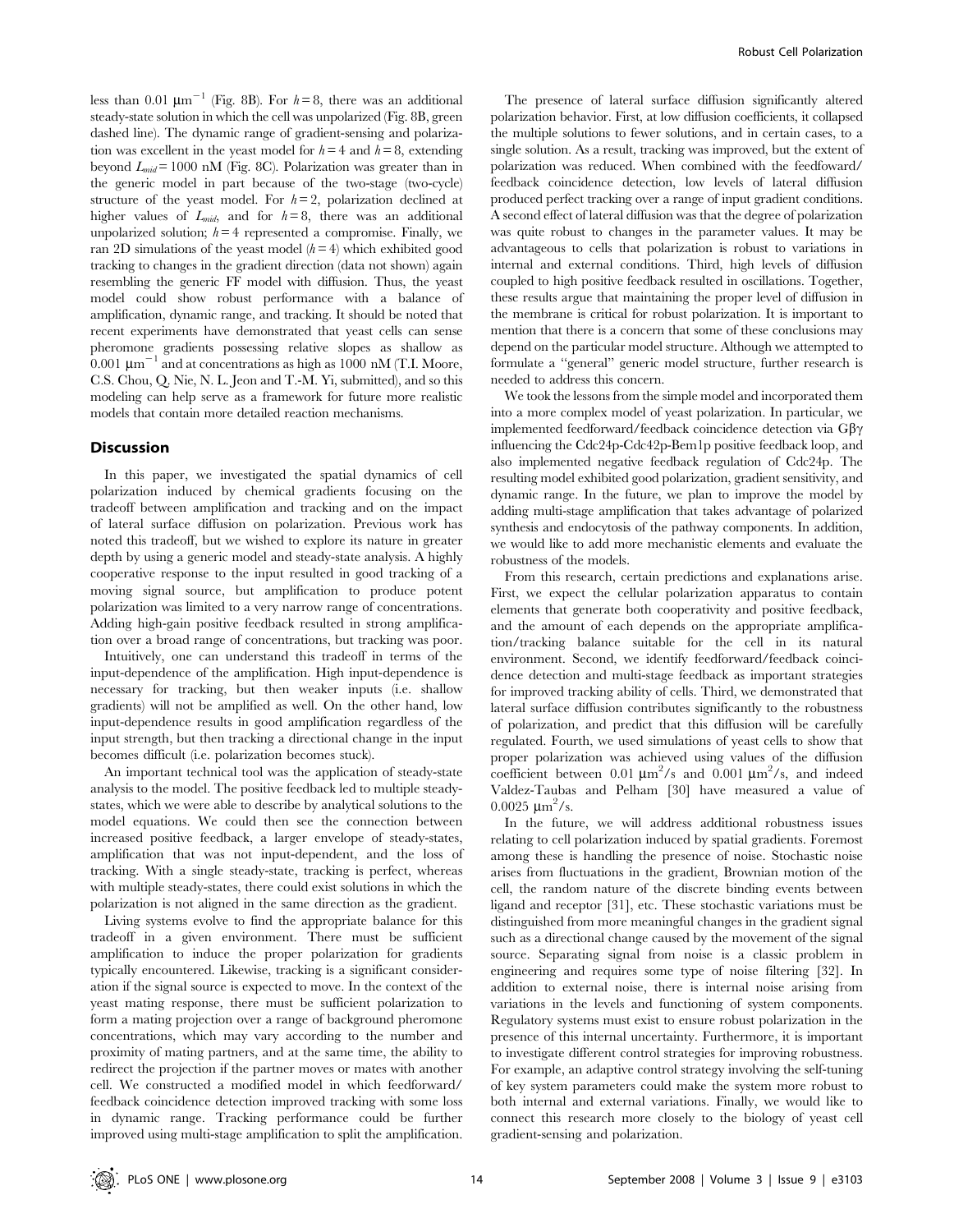#### Materials and Methods

#### Simulations

The surface diffusion of a quantity  $W$  on an axisymmetric surface in a three dimensional space has the following expression:

$$
\nabla_s^2 W = \frac{\partial^2 W}{\partial s^2} + \frac{1}{r} \left( \frac{\partial W}{\partial s} \frac{\partial r}{\partial s} \right),\tag{4}
$$

where  $s = \sqrt{z^2(\alpha) + r^2(\alpha)}$  is the arclength of the cell membrane. Consequently, the equations in Model 1 becomes one-dimensional in terms of the parameterization variable  $\alpha$ \$, even though the cell is a three dimensional axisymmetric ellipsoid.

For a system in the two-dimensional space, in which the cell surface is a curve, the expression of the surface diffusion of a quantity W becomes

$$
\nabla_s^2 W = \frac{\partial^2 W}{\partial s^2},\tag{5}
$$

where  $s = \sqrt{z^2(\alpha) + r^2(\alpha)}$  is the arclength of the cell membrane.

Numerical discretizations of each variable on the cell membrane were carried out in  $\alpha$  for both cases. All spatial derivatives in the equations were approximated using a second-order finite difference discretization. The temporal discretization was carried out using a fourth order Adams-Moulton predicator-corrector method.

In a typical simulation, the number of grid points in space was 200 with a time-step of  $5\times10^{-4}$  s. We tested a range of grid and timestep sizes to assure convergence of the simulations. The simulations in this paper were well-resolved with the above discretization.

#### Steady-State Analysis

Without diffusion, the steady state equations 1.1 and 1.2 of Model 1 have a simple form,

$$
k_0 1 + (\beta u)^{-q} + k_1 1 + (\gamma ap)^{-h} - (k_2 + k_3 b)a -
$$
  

$$
k_5 \left( \int_s a \, ds \int_s 1 \, ds - a_{ss} \right) = 0
$$
 (6)

#### References

- 1. Thompson DW (1961) On Growth and Form. Cambridge, UK: Cambridge University Press.
- 2. Drubin DG, Nelson WJ (1996) Origins of cell polarity. Cell 84: 335–344.
- 3. Pruyne D, Bretscher A (2000) Polarization of cell growth in yeast: I. Establishment and maintenance of polarity states. J Cell Sci 113: 365–375.
- 4. Turing AM (1952) The chemical basis of morphogenesis. Phil Trans Roy Soc Lond B237: 37–72.
- 5. Meinhardt H (1982) Models of biological pattern formation. London: Academic Press.
- 6. Iglesias PA, Levchenko A (2002) Modeling the cell's guidance system. Science's STKE 9: RE12.
- 7. Krishnan J, Iglesias PA (2004) Uncovering directional sensing: where are we headed? Syst Biol 1: 54–61.
- 8. Devreotes P, Janetopoulos C (2003) Eukaryotic chemotaxis: Distinctions between directional sensing and polarization. J Biol Chem 278: 20445–20448.
- 9. Meinhardt H (1999) Orientation of chemotactic cells and growth cones: Models and mechanisms. J Cell Sci 112: 2867–2874.
- 10. Dawes AT, Edelstein-Keshet L (2007) Phosphoinositides and Rho proteins spatially regulate actin polymerization to initiate and maintain directed movement in a one-dimensional model of a motile cell. Biophys J 92: 744–768.
- 11. Narang A (2006) Spontaneous polarization in eukaryotic gradient sensing: A mathematical model based on mutual inhibition of frontness and backness pathways. J Theor Biol 240: 538–553.
- 12. Levchenko A, Iglesias PA (2002) Models of eukaryotic gradient sensing: Application to chemotaxis of amoebae and neutrophils. Biophys J 82: 50–63.

$$
k_4 \left( \int_s a \, ds \int_s 1 \, ds - a_{ss} \right) b = 0 \tag{7}
$$

By rewriting Eq. (6) and eliminating the zero solution  $b=0$  in Eq.  $(7)$ , the steady state system consists of a polynomial equation of a, with at most  $h+1$  roots, and an equation for the integral control of a. The system was solved using the MATLAB polynomial solver 'ROOT'. We carried out linear stability analysis around each steady-state. We selected the stable steady-state solutions satisfying the integral control equation.

For the system with surface diffusion, a nonlinear Gauss-Seidel iteration procedure [33] was used for the simulations.

## Performing  $L_{slope}$  and  $L_{mid}$  Scans in Models Containing Diffusion

We calculated the polarization as a function of  $L_{\text{slope}}$  and  $L_{\text{mid}}$  in the models containing diffusion by running a series of simulations. In the  $L_{slope}$  scan, we fixed  $L_{mid}$  and scanned through a series of  $L_{slope}$  values evenly distributed on a log scale. We first scanned from lower  $L_{\text{slope}}$  values to higher values. At each succeeding scan point, the initial values were taken as the steady-state computed at the previous scan point. The second scan started with the highest  $L_{\text{slope}}$ value and proceeded backwards. The  $L_{mid}$  scans were performed in an analogous manner.

#### Supporting Information

#### Appendix S1

Found at: doi:10.1371/journal.pone.0003103.s001 (0.20 MB PDF)

#### Author Contributions

Conceived and designed the experiments: CSC QN TMY. Performed the experiments: CSC. Analyzed the data: CSC QN TMY. Contributed reagents/materials/analysis tools: CSC QN. Wrote the paper: TMY.

- 13. Postma M, Haastert PJMV (2001) A diffusion-translocation model for gradient sensing by chemotactic cells. Biophys J 81: 1314–1323.
- 14. Maly VI, Wiley HS, Lauffenburger DA (2004) Self-organization of polarized cell signaling via autocrine circuits: Computational model analysis. Biophys J 86.
- 15. Haugh JM, Schneider IC (2004) Spatial analysis of 3' phosphoinositide signaling in living fibroblasts: I. Uniform stimulation model and bounds on dimensionless groups. Biophys J 86: 589–598.
- 16. Gamba A, Candia Ad, Talia SD, Coniglio A, Bussolino F, et al. (2005) Diffusionlimited phase separation in eukaryotic chemotaxis. Proc Natl Acad Sci USA 102: 16927–16932.
- 17. Skupsky R, Losert W, Nossal RJ (2005) Distinguishing modes of eukaryotic gradient sensing. Biophys J 89: 2806–2823.
- 18. Maree AFM, Jilkine A, Dawes AT, Grieneisen VA, Edelstein-Keshet L (2006) Polarization and movement of keratocytes: A multiscale modeling approach. Bull Math Biol 68: 1169–1211.
- 19. Yi T-M, Chen S, Chou C-S, Nie Q (2007) Modeling yeast cell polarization induced by pheromone gradients. J Stat Phys 128: 193–207.
- 20. Yi T-M, Andrews BW, Iglesias PA (2007) Control analysis of bacterial chemotaxis signaling. Methods in Enzymology 422: 123–140.
- 21. Butty AC, Perrinjaquet N, Petit A, Jaquenoud M, Segall JE, et al. (2002) A positive feedback loop stabilizes the guanine-nucleotide exchange factor Cdc24 at sites of polarization. Embo J 21: 1565–1576.
- 22. Angeli D, Ferrell JE Jr, Sontag ED (2004) Detection of multistability, bifurcations, and hysteresis in a large class of biological positive-feedback systems. Proc Natl Acad Sci U S A 101: 1822–1827.